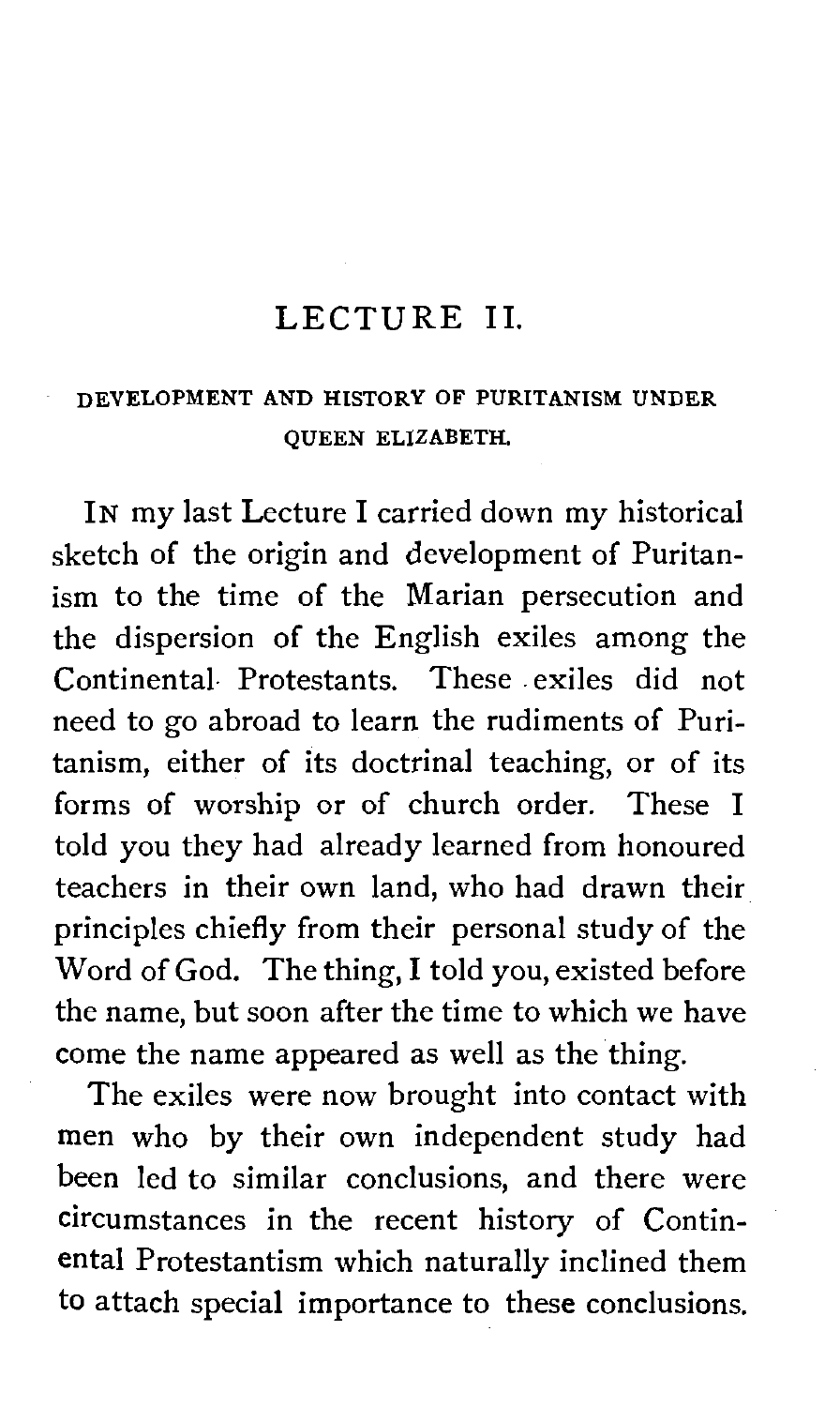**3 2** *Develojment* **and History of Puritanism** 

**A** few years before, the Emperor Charles V., in his anxiety to prevent a disruption of the church in Germany, had endeavoured at the moment of his political triumph over the Protestant Princes to impose on them and their subjects an **Interim**  which, while allowing them, till a general Council should determine otherwise, to retain in a modified form some of the more important of their doctrinal convictions, required them to receive back the old ritual and ceremonies, including of course the old priestly dresses and ornaments. This was yielded to by many for a time from dire necessity, but resisted by the more resolute. Even the question whether the surplice might be worn was answered by these negatively.<sup>1</sup> The consequence was that when the temporary pressure was withdrawn and they recovered their liberty, they again discarded the old rites and dresses, and became more decided against them than before. They were symbols of their temporary enslavement as well as relics of Popery, not retained as in England to wean them from its more essential corruptions, but to draw them back to the Old Church more fully.

While these feelings were yet fresh and strong the English exiles came among them. The magistrates of Frankfort accordingly, in granting them an asylum and a church for their wor-**Antwort M. F. Illyrici auff den Brieff etlicher Prediger von der Frage, ob sie lieber weichen denn den Chorrock anziehen sollen.**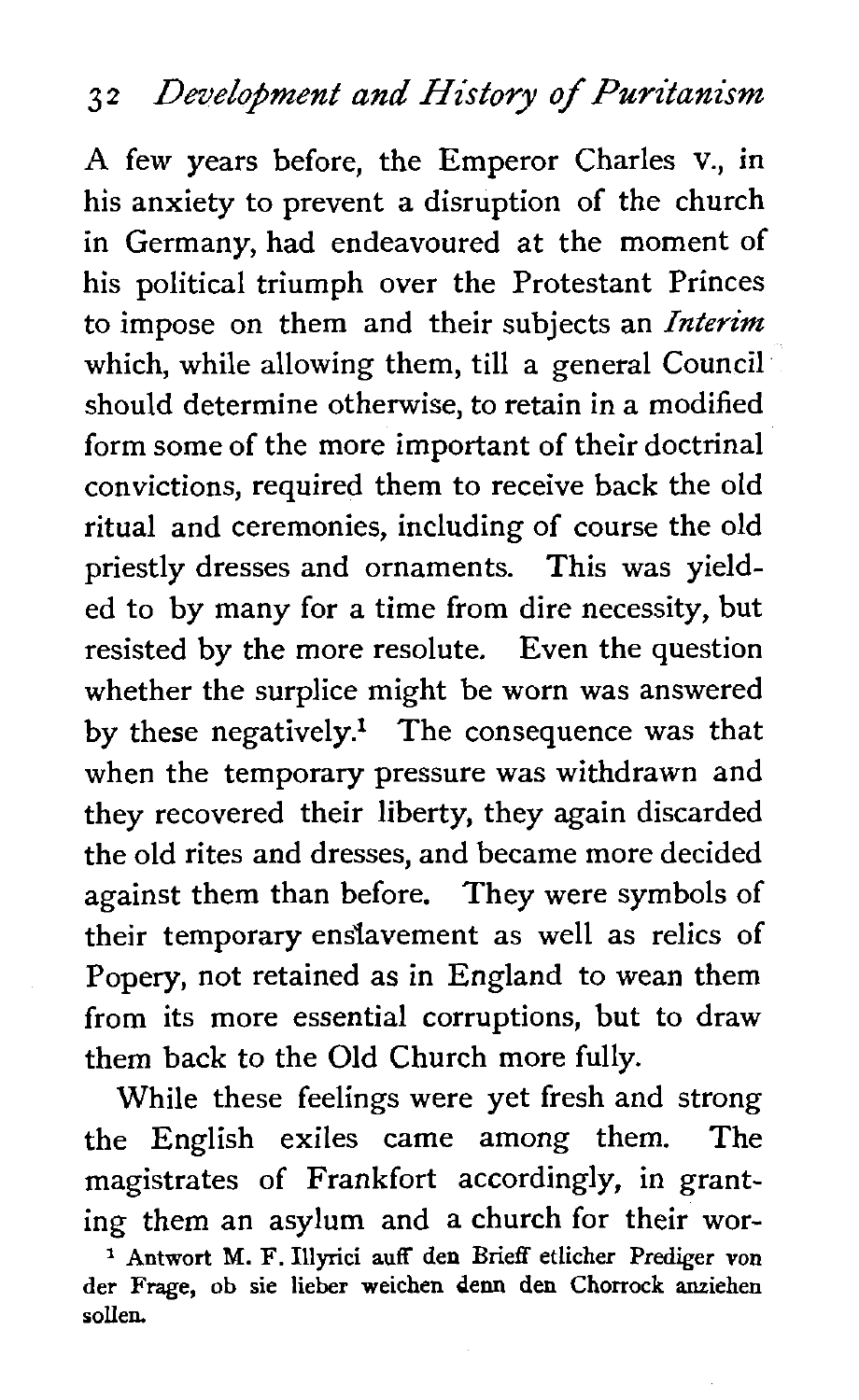*under Queen Elizabeth.*   $33$ 

ship, made the condition that they should not dissent in doctrine or ceremonies from the French congregation, which also met in the same place. The more advanced of them were probably glad of such a good reason for moving in the direction in which they wished to move. They would not lack encouragement from à Lasco, who had stood by them in England and was then at Frankfort, worshipping with his Dutch congregation in the same church with the French and the English. At any rate they secured the harmonious consent of all the company to the conditions, and in testimony they appointed certain representatives to sign the Confession, which the minister, doctor, and elders of the French Church had already signed A form of service and of church discipline was also drawn up, and an invitation given to their countrymen dispersed in other cities to come and share their privileges. But their harmony was disturbed by the new arrivals, and their difficulties increased apace, till, after various attempts at compromise, the more advanced members of the company were outvoted, and sought another asylum where they might hope to enjoy the forms and discipline they valued. This they found at Geneva, through the special favour of Calvin. The congregation they had left behind, with consent of the syndics, put on somewhat more of the 'face of an English Church,' but not even so did

*c*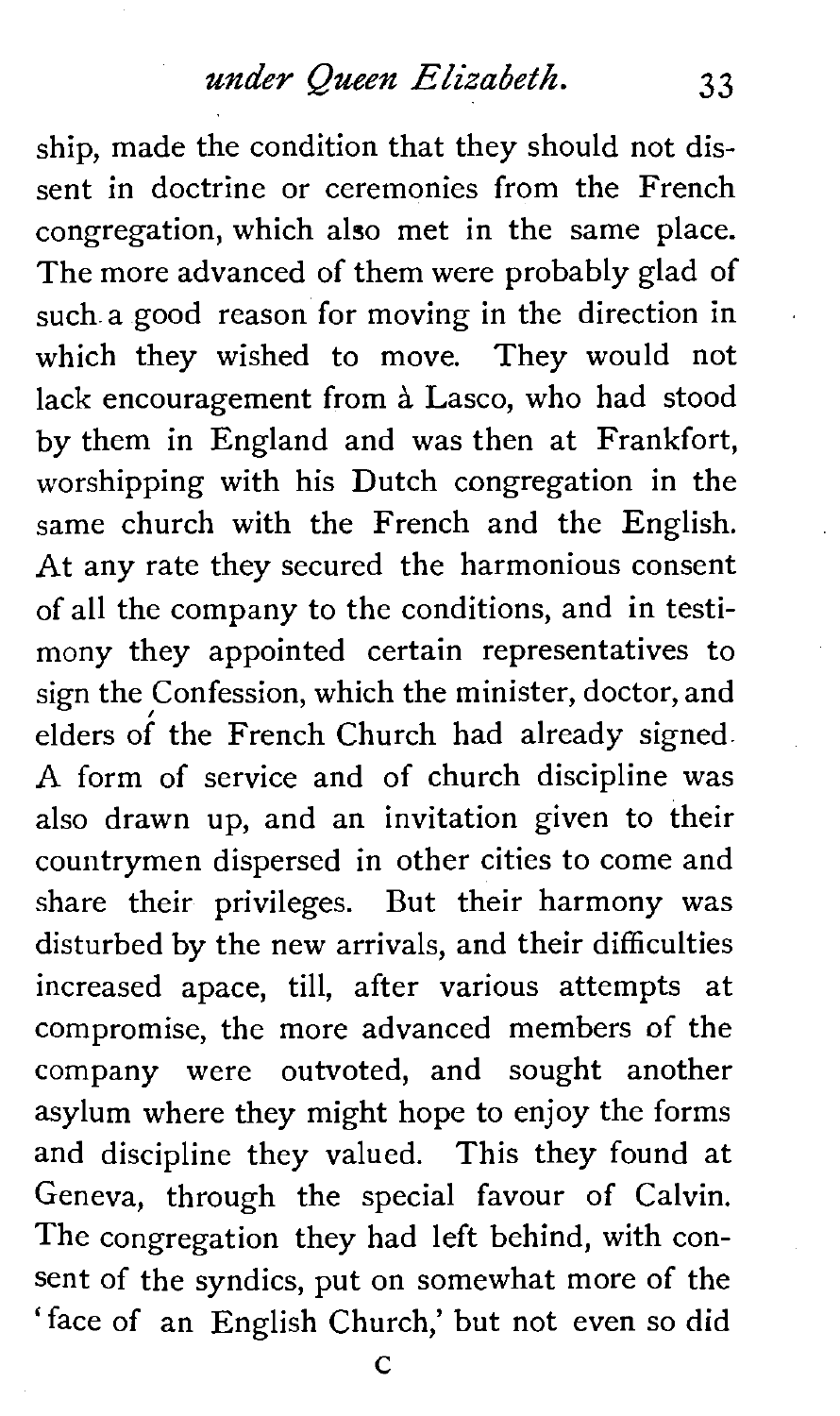# **34** *Development and History of Puritanism*

it attain to peace, nor did it ever venture to introduce the surplice or the observance of kneeling at the reception of the communion, of the sign of the cross in baptism, or the use of the ring in marriage;<sup>1</sup> and when the happier days they sighed for came, most of them at first sided with those who pleaded for a continuance of liberty in such matters.

These happier days were supposed to have dawned in November 1558, when Elizabeth succeeded to her sister's throne. Immediately, Protestants who had been living in retirement in their own country or in exile elsewhere hastened to London and paid their court to the new sovereign. All were received with more or less favour and encouraged to accept employment in the reconstituted Church, save some of those who came from Geneva. During the few bright years they had spent there, they had enjoyed the friendship and protection of Calvin, and as a congregation had been left in a great measure free to follow their own bent, and develop their own discipline and forms. They had thought of the needs of others besides themselves, and by the preparation of their metrical Psalter and new version of the Scriptures in their native tongue, to say nothing of their Book of Common Order and trans-

<sup>1</sup> Original Letters of *English Reformation*, p. 754 :- 'We gave up private baptizing, confirmation of children, saints' days, kneeling at the holy communion, the linen surplices and crosses, and other things of like character.'-Cox and others to Calvin.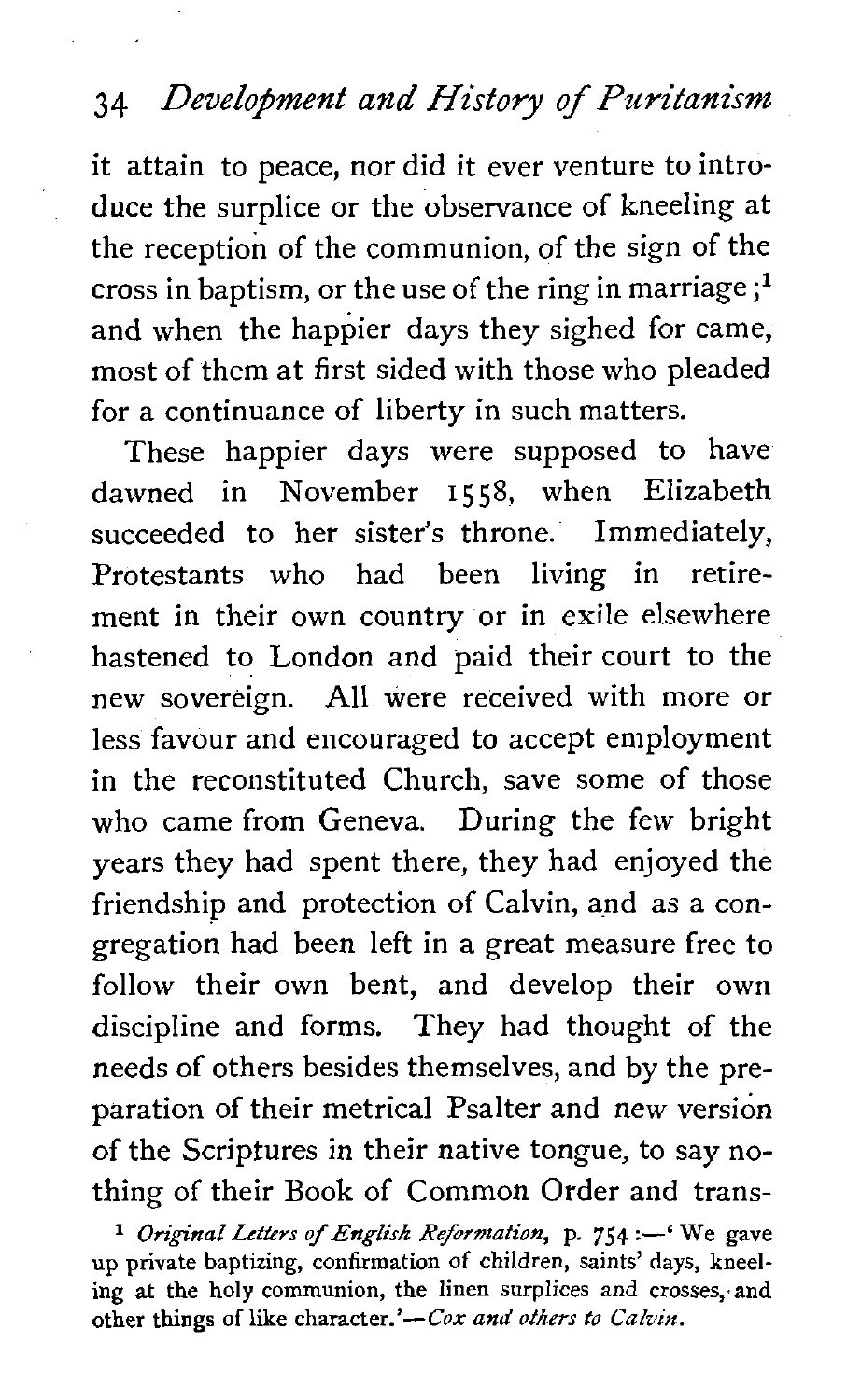## *under Queen Elizabeth.* **3 5**

lation of Calvin's Catechism, long used in Scotland, and in part circulated in England too, they had done more real and permanent service to the cause of the Reformation in their native land than all the rest of the exiles then on the Continent. Geneva was in their eyes 'such a school of Christ as the world for many ages had not seen, ' and they had striven by their lives and labours to make their own congregation worthy of this school. Their efforts had been appreciated and acknowledged. Their ministers Knox and Goodman, and some of their members, had had the freedom of the city conferred on them, and at their departure had intrusted to its custody that 'Livre des Anglois' which is the earliest register of a Puritan church and is still preserved with care in the archives of the city. Knox however, while there, had had the misfortune to publish his treatise ' On the Monstrous Regiment of Women, ' and Goodman his treatise, ' How Superior Powers should be obeyed,' $1$  offences which a Tudor queen could hardly be expected to overlook or forgive, and the offences of the ministers .brought the flock also under suspicion. Knox in returning to Scotland was not allowed to set foot on English soil, and all his efforts to explain were

**<sup>1</sup>**Possibly Poynet's treatise ' Of Politique power and of the true obedience which subjects owe to kings and other civil governors,' reprinted in 1642, and said in reprint (E **154,** No. 36) to have been first published in **15** 56, may have been so at Geneva.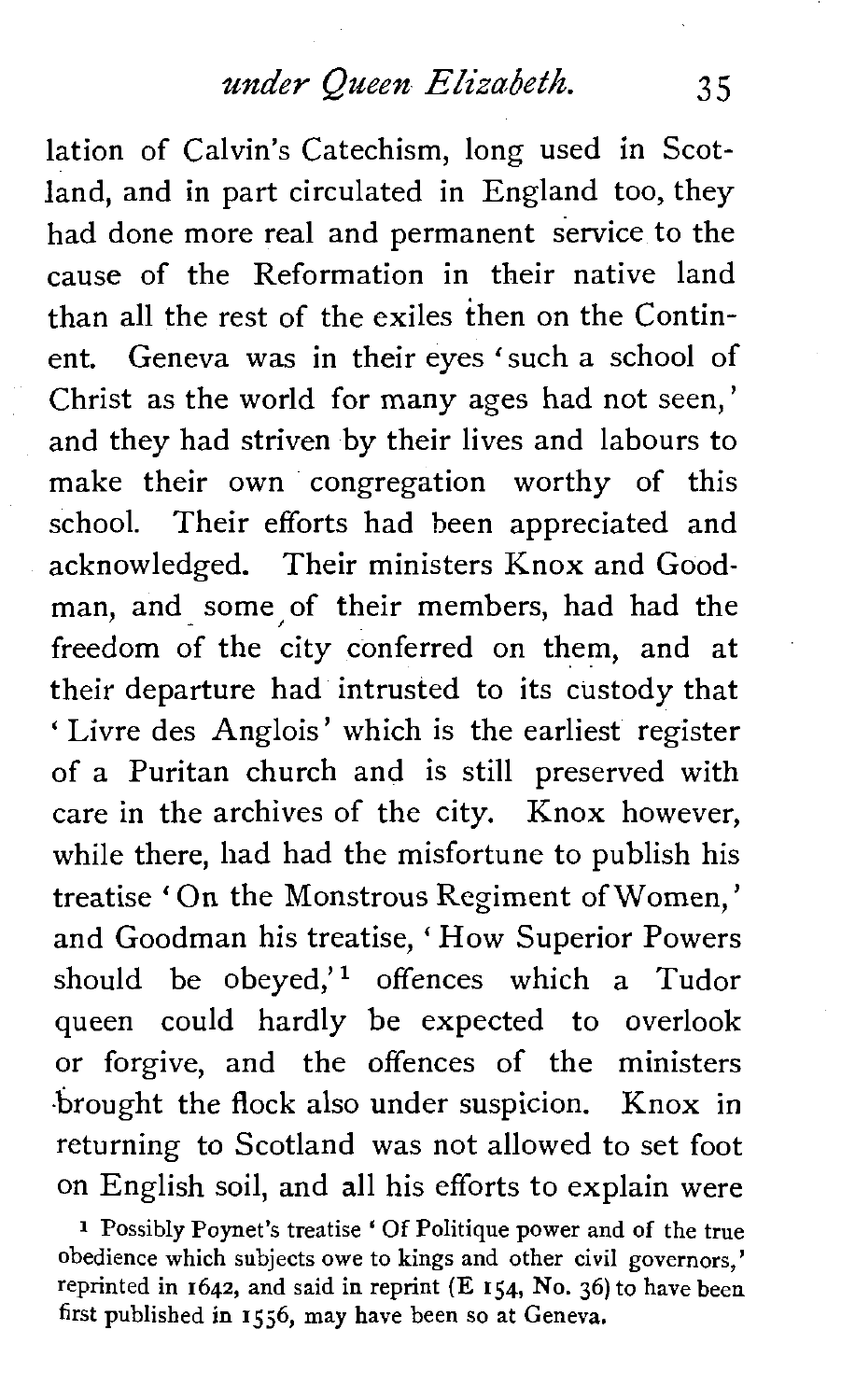# **3 6** *Devel@ment* **and History of Puritanism**

haughtily rejected. Goodman for a time was so repulsed that he deemed it best to yield to the request of his former colleague and aid him in his great work in Scotland **;l** and other members of the congregation had difficulty in making their peace.

Elizabeth, the new queen, was happily surrounded by wise and faithful counsellors who made her reign illustrious and prosperous, and controlled its policy in great crises ; yet, as one determined to rule as well as reign, she insisted often on settling important matters according to her own arbitrary will and without regard to the wishes of her Council or her Parliament. In particular she took into her own hands from the first the reformation of the Church and the regulation of its worship almost with as much imperiousness as her father had done. While scrupling to assume the title of ' Supreme Head on earth, under Christ, of

<sup>1</sup> Goodman was a man of superior abilities and extensive learning. His book was highly esteemed by Milton and other patriots in the following century, and will not be thought meanly of yet by any unprejudiced reader. Having been Divinity Reader at Oxford in **1553,** Goodman was deemed the fittest person to be made minister at St. Andrews in 1560. But his predecessor, who had been vicar before the Reformation, and had acted as minister in **1559-60, was** allowed to carry the emoluments of his vicarage with him to Aberdeen, and Goodman, after four or five years' faithful service, failing to secure an adequate maintenance, returned to England. There he **was** exposed to many hardships, and had to make a sort of recantation of his political sentiments. He survived till 1602, and was held in great esteem even outside the Puritan circle. Ussher long treasured **and** repeated the pious sayings he had heard from him on his deathbed.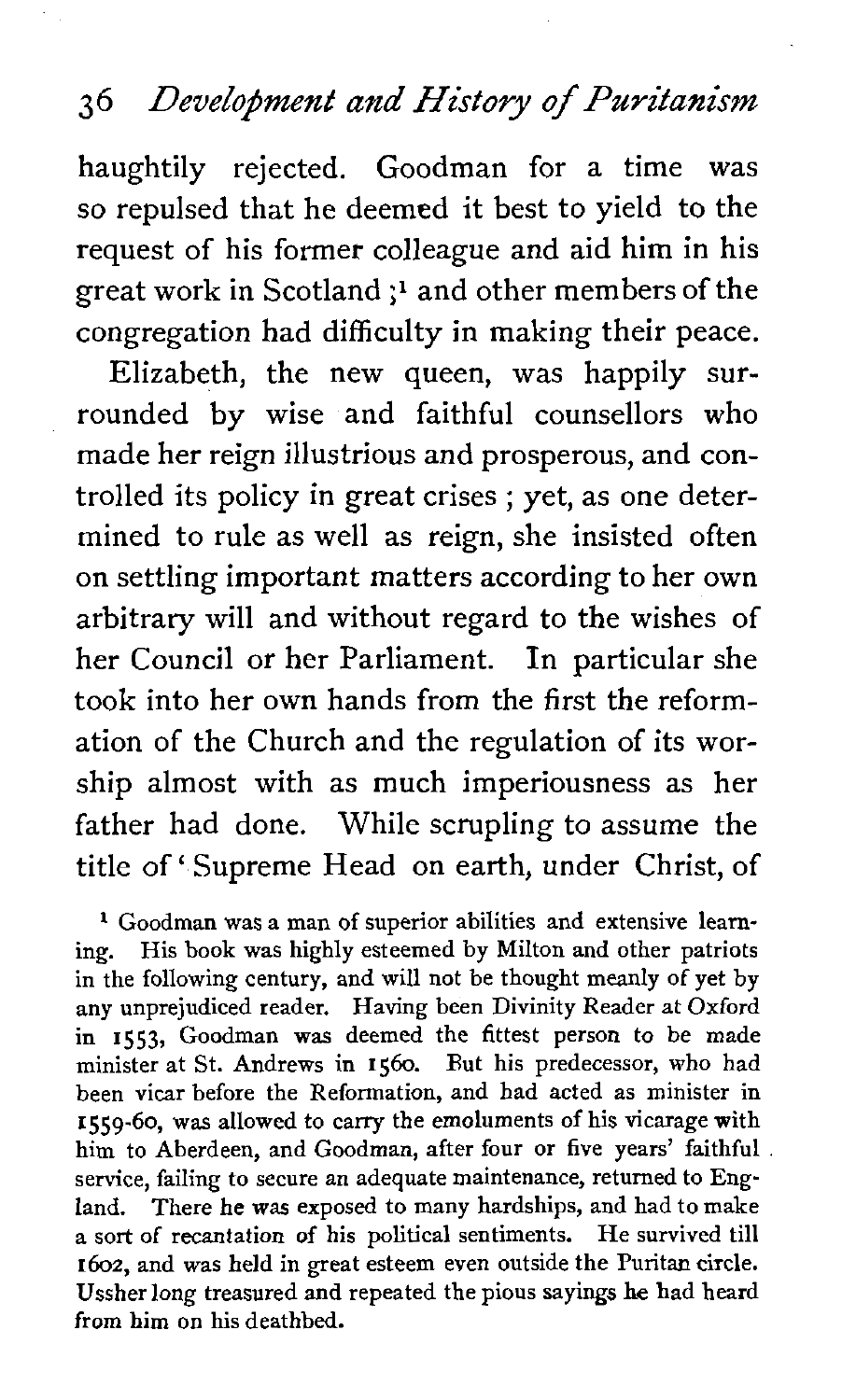the Church of England,' she assumed, and exercised without scruple, all the power which the title was held to imply. While professedly adopting the second Prayer Book of her brother, she imported into it that Ornaments' rubric from his earlier Book, which was to work such woe in her day, and has caused such trouble even in ours. As already mentioned she prefixed words to those enjoined in it to be used at the distribution of the elements in the Lord's Supper which were meant to make it possible even for a Romanist to communicate, and she excluded that rubric put in originally in deference to the scruples of Knox, which was the most Protestant thing in the book. She prevailed on Parliament when passing the Act of Uniformity, to recognise her right to add, to those already appointed, such further rites and ceremonies as she should judge to be for the glory of God and the honour of religion ; and had she found the old bishops as compliant as her father had done, she might have been led to use this right in such a way as might gratify them in minor things rather than their opponents. With all her good and noble qualities (and they were many) she was a Tudor every inch, and less disposed to yield one jot of her prerogative in matters ecclesiastical than in matters civil. She thought her subjects should loyally submit to the injunctions of their sovereign, in regard to the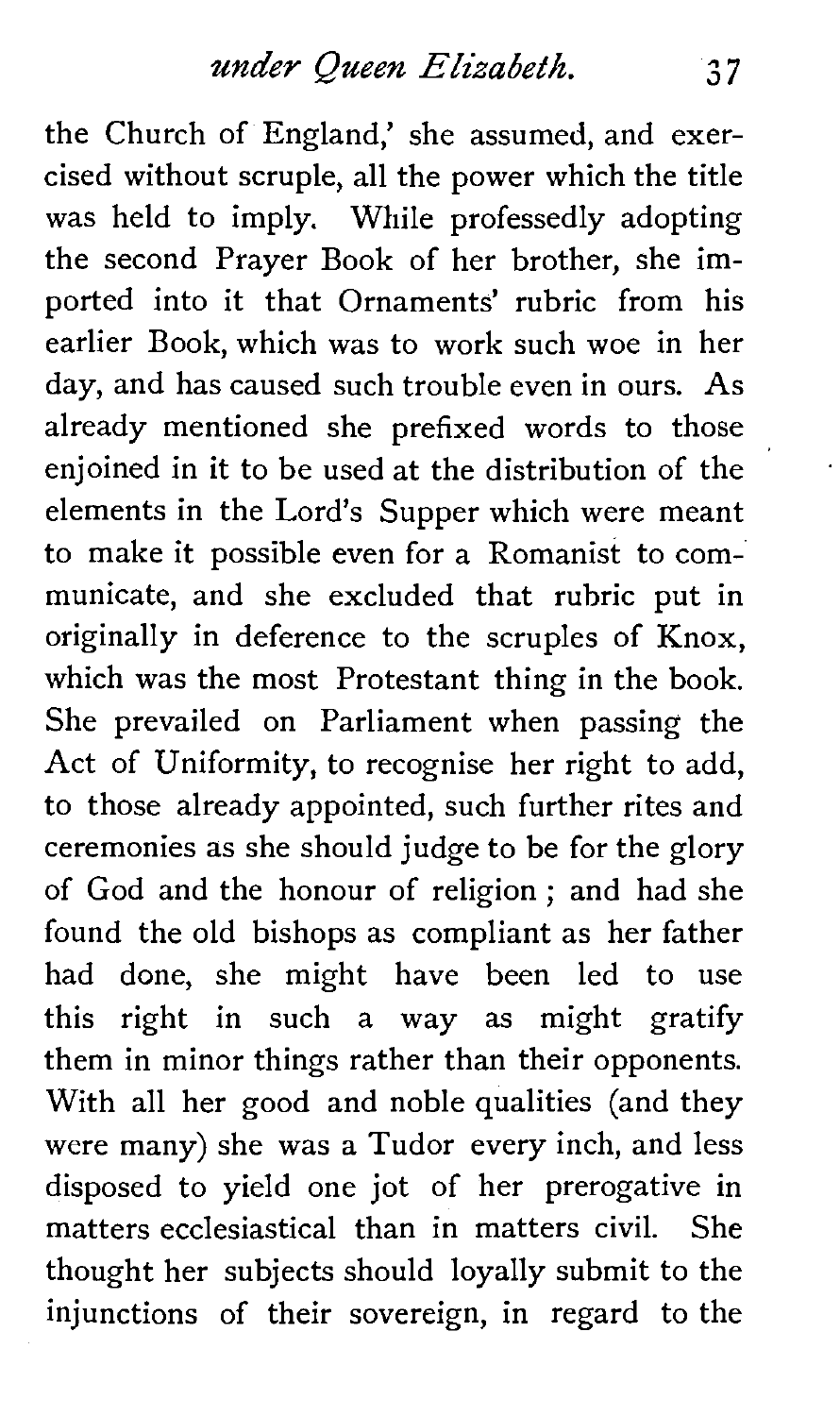former as fully as to the latter. Even when the dangers which at first threatened her and might have palliated if they could not justify her early imperiousness were passed, she could still play the despot, and endeavour by sheer force to stamp out intensely earnest convictions, which, more gently dealt with and more lovingly guided, would have been a strength to her throne and to the institutions of the land. She had a natural predilection for the mongrel faith and worship of her father's later years, a fondness for external pomp and symbolism which her most favoured prelates at times found it hard to wink at-impossible to justify, and but little sympathy with the practical side of Puritanism and with that inner experience and holy self-denying life which were its crown and glory. She looked with ill-concealed dislike on the marriage of the clergy, and never repealed her sister's Act against it. Her first purpose seems to have been to retain the Marian bishops in office (if they had consented to turn with the tide once more and take the oaths of allegiance and supremacy), and only to fill up the vacant sees with men of decided Protestant convictions. But by the refusal of these bishops to take the oath of supremacy and conform to the new order, she was obliged to fall back on the Protestant bishops who had been dispossessed in the beginning of her sister's reign, and the men who had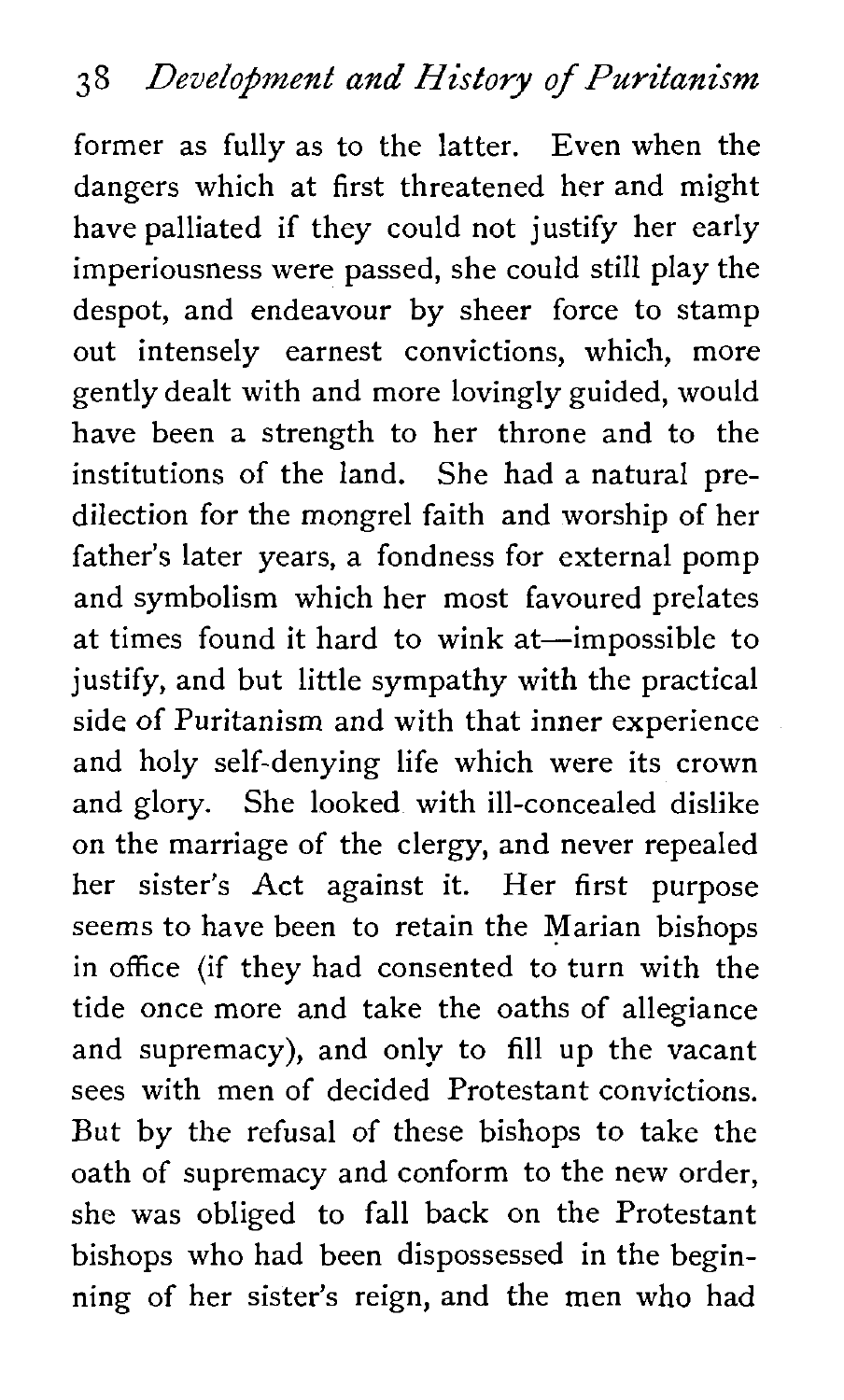identified themselves with the reforming party in her brother's time, and who had. had their convictions matured in retirement or in exile.

It is difficult to believe, notwithstanding assertions to the contrary by the High Church biographer of the Archbishops of Canterbury, that they had not ample assurance given them that the Church in which they were asked to serve was meant to be the restoration of that of King Edward's time,<sup>1</sup> and some encouragement to hope that the things they would rather have had away were continued merely for reasons of state policy, and might (as was professed by him), if borne with for the time, be ultimately abandoned or modified. In fact, they had a right to regard the acceptance of Coverdale's services without the episcopal habits, at the consecration of Archbishop Parker, as a pledge not only that the same indulgence would be extended to him in the future but also that the practical toleration they had themselves enjoyed in King Edward's days would not be denied them

**<sup>1</sup>**Lee in his recent work, The Church **under** *Queen* **Elizabeth,**  admits this frankly :- 'Bishops Pilkington, Sandys, Grindal, Overton, Meyrick, Bale, Bullingham and Parkhurst were each and all thoroughly agreed in their principles and course of action ; and in substituting the new religion which had been set up for the old one, which had been deliberately and duly abolished by Parliament, . . . they were only carrying out the obvious and avowed intentions of those state officials who had placed them in high ecclesiastical positions expressly to carry out the changes . . . . resolved upon.'-Vol. **i.** p. 272.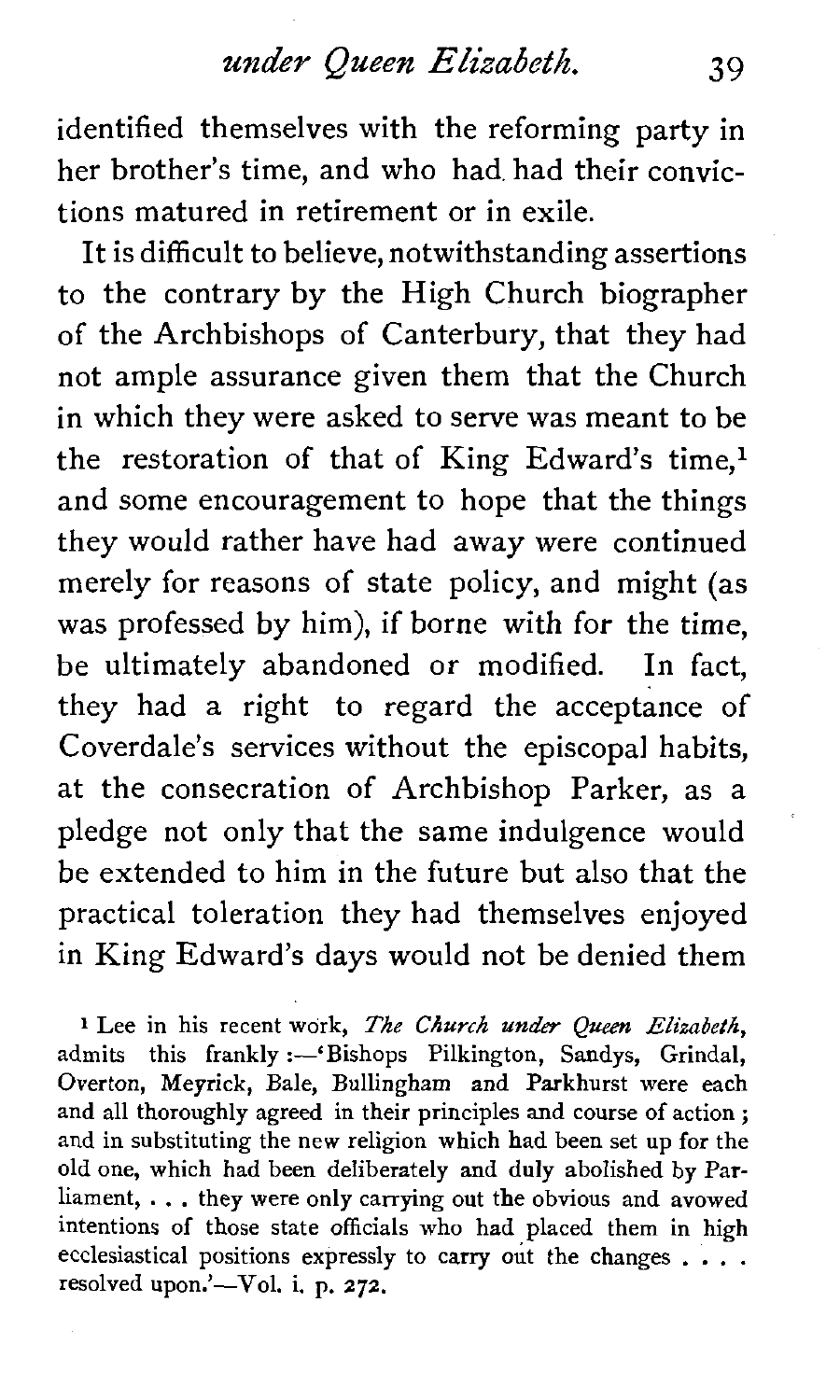## **40** *Development and History* **of** *Puritanism*

again. The great bulk of the Marian clergy abandoned their former bishops and conformed externally to the new order of things, and if they, Romanist in all but the name, were to be continued and borne with, that the nation might be kept united in one comprehensive Church, much more surely might they who were ministers in Edward's days, and were seeking only what was practically conceded then,—the men who were heartily attached to the new order of things, and had the learning, the zeal, the earnest Christian life, and the preaching abilities needed to insure among the masses an intelligent acceptance of this new order,—much more surely had they a right to expect that reasonable concessions should be made to them, and a *modus vivendi* be allowed them, even if, in the interest of union among Englishmen, the obnoxious ceremonies were not entirely to be removed.

Various efforts were made in the first Convocation that assembled after the reconstitution of the Church formally to secure this,<sup>1</sup> and for a few years it seems at least to have been practically conceded. We cannot suppose that those bishops who had

**<sup>1</sup>**It was only by a single vote, and that a proxy, that in 1562 the Lower House of Convocation rejected proposals which would probably have done this :- 'That in baptism the cross may be omitted, . . . that the order of kneeling (at the communion) may be left to the discretion of the ordinary, . . . that it be sufficient for the minister  $\ldots$  (once) to wear a surplice  $\ldots$ . That the use of organs be removed.'-Strype's Annals, vol. **i** pp. 336-339.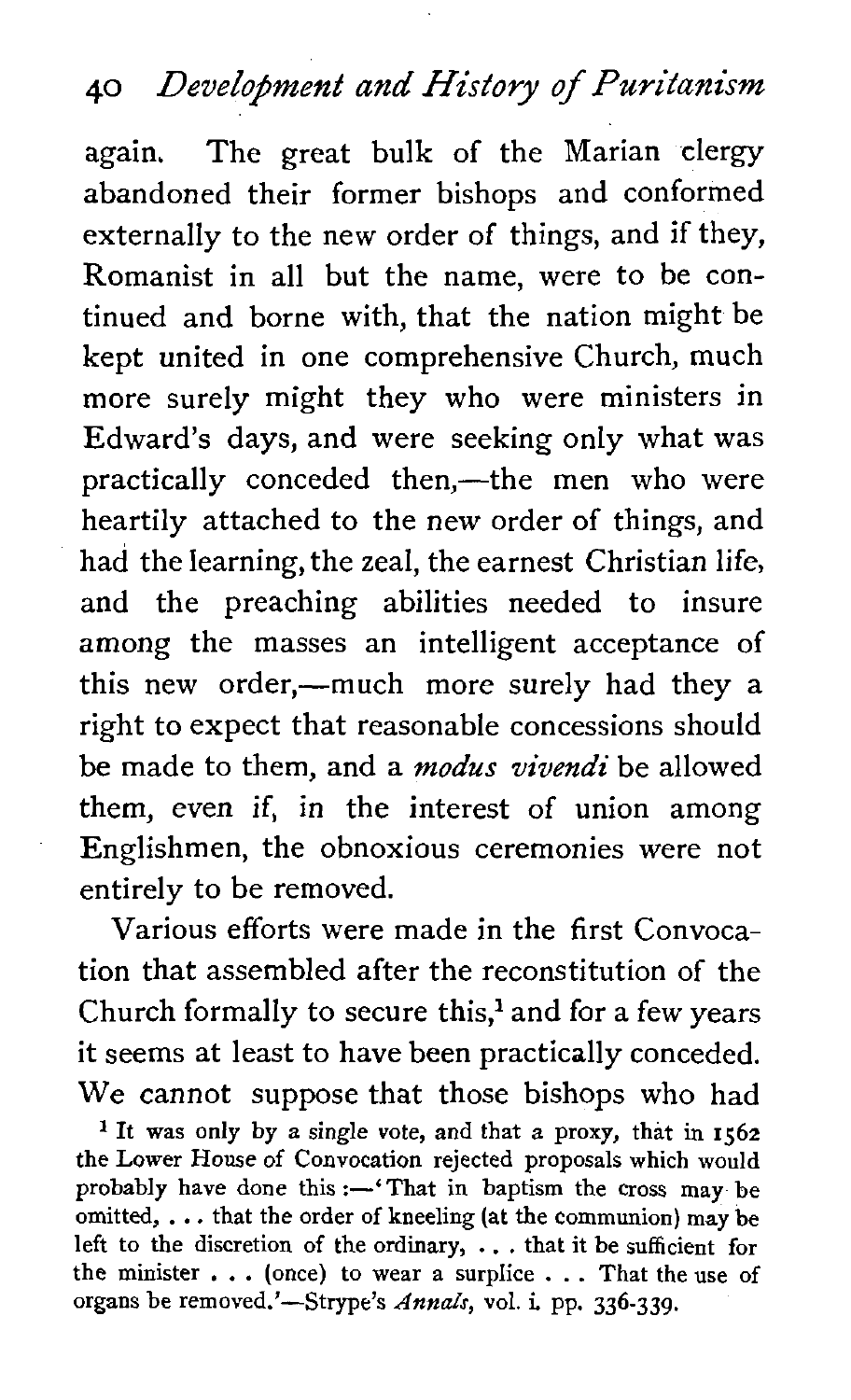pleaded so strongly as Grindal, Jewell, Horn, and Parkhurst had done to have these stumbling-blocks taken out of the way, would be at all disposed to press hardly on scrupling brethren, or that even the Archbishop, though not so kindly befriending them, would of his own accord have left his quiet antiquarian researches and other much-loved studies to enter into conflict with them. We cannot suppose that Elizabeth's wise counsellors, who saw the necessity of encouraging the Dutch and the Huguenots in their struggles, as well as of standing by the Protestants of Scotland though they would 'remit nothing of that they had received from Geneva,' could be so blind to their true interests at home, as for the sake of tippet or surplice, cross or ring, to cut off the right arm of their strength.<sup>1</sup> But the queen either of her native wilfulness, or from jealousy of their increasing influence with the citizens of London and the tendency of their opinions in the political sphere, or at the instigation of some busybody who had **a** grudge

**l** 'The great object of Elizabeth's ministers. . was the preservation of the Protestant religion, to which all ceremonies of the Church and even its form of discipline were subordinate. An indifferent passiveness among the people, a humble trust in authority, however desirable in the eyes of churchmen, was not the temper which would . . . have quelled the generous ardour of the Catholic gentry on the queen's decease ; . . . but every abhorrer of ceremonies, every rejector of prelatical authority might be trusted as Protestant to the heart's core, whose sword would be as ready as his tongue to withstand idolatry.'-Hallam's Constitutional History of England, vol. i. pp. 195, 196.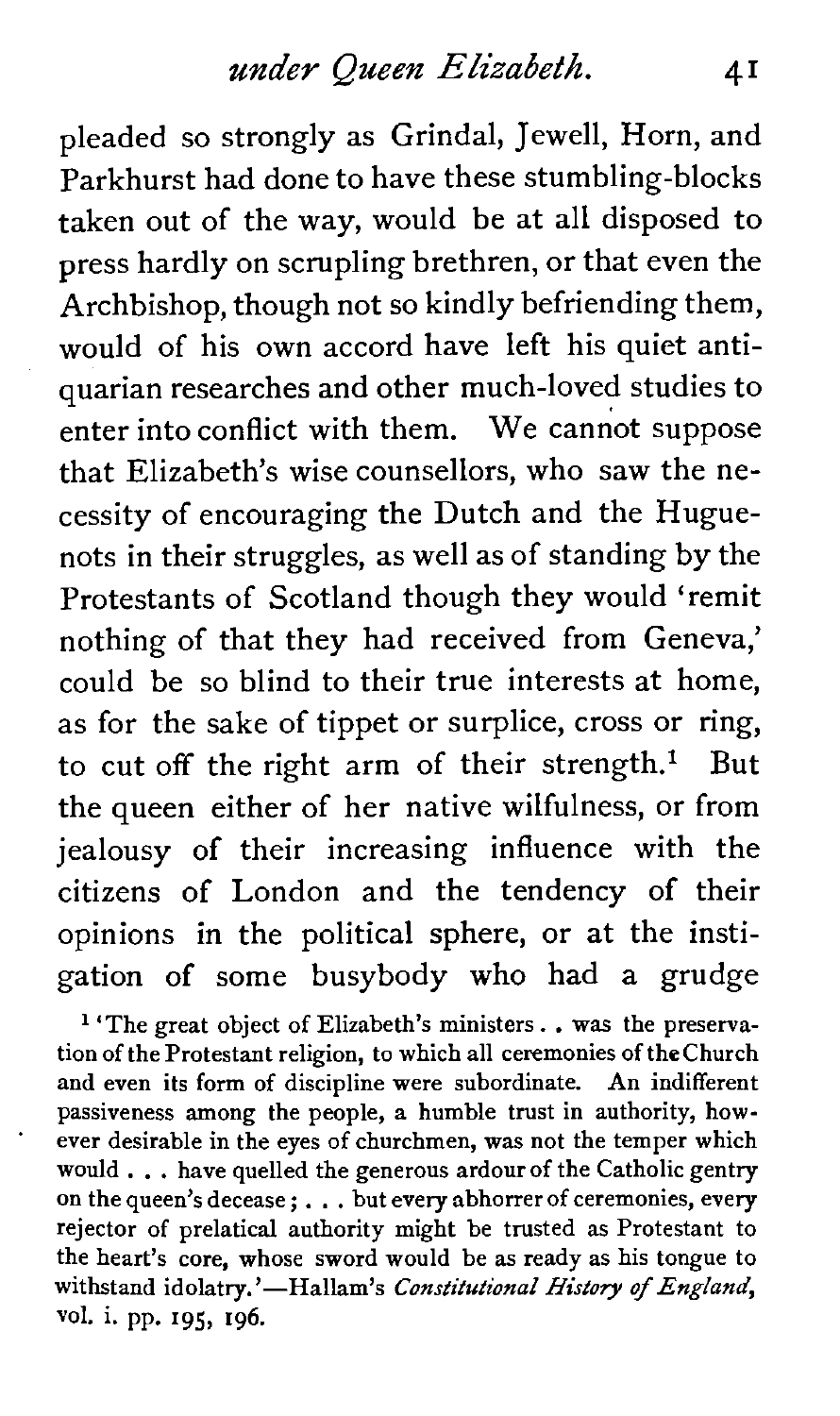against them, or sought by unworthy means to gain her favour, was at length unfortunately persuaded to put forth her authority against them and to enjoin the bishops to restrain or deprive them. She knew it was not a popular business, and she would rather the odium of it should light on them than on herself. But in case of need she was always ready to give help, and, once committed to a side, could never again be brought to treat them with kindness and forbearance, and frankly to utilise their acknowledged gifts for the preaching of the gospel and advancement of Christian knowledge and godly living among the uninstructed masses of her people. She became only the more peremptory, the more their influence became apparent, and the sympathies of others were drawn forth towards them, and a love for more popular control in affairs of government began to be developed, the more determined to uphold her prerogative and to humble and crush them, even if in so doing much of the earnest life of the Church had to be crushed out, many of the most effective preachers to be silenced, and many of the firmest supporters of her throne had to be maltreated or discredited.

Your time will not admit of **my** entering much into details as to the melancholy blunders, merciless oppression, and savage cruelties which characterised her ecclesiastical administration in its relation to the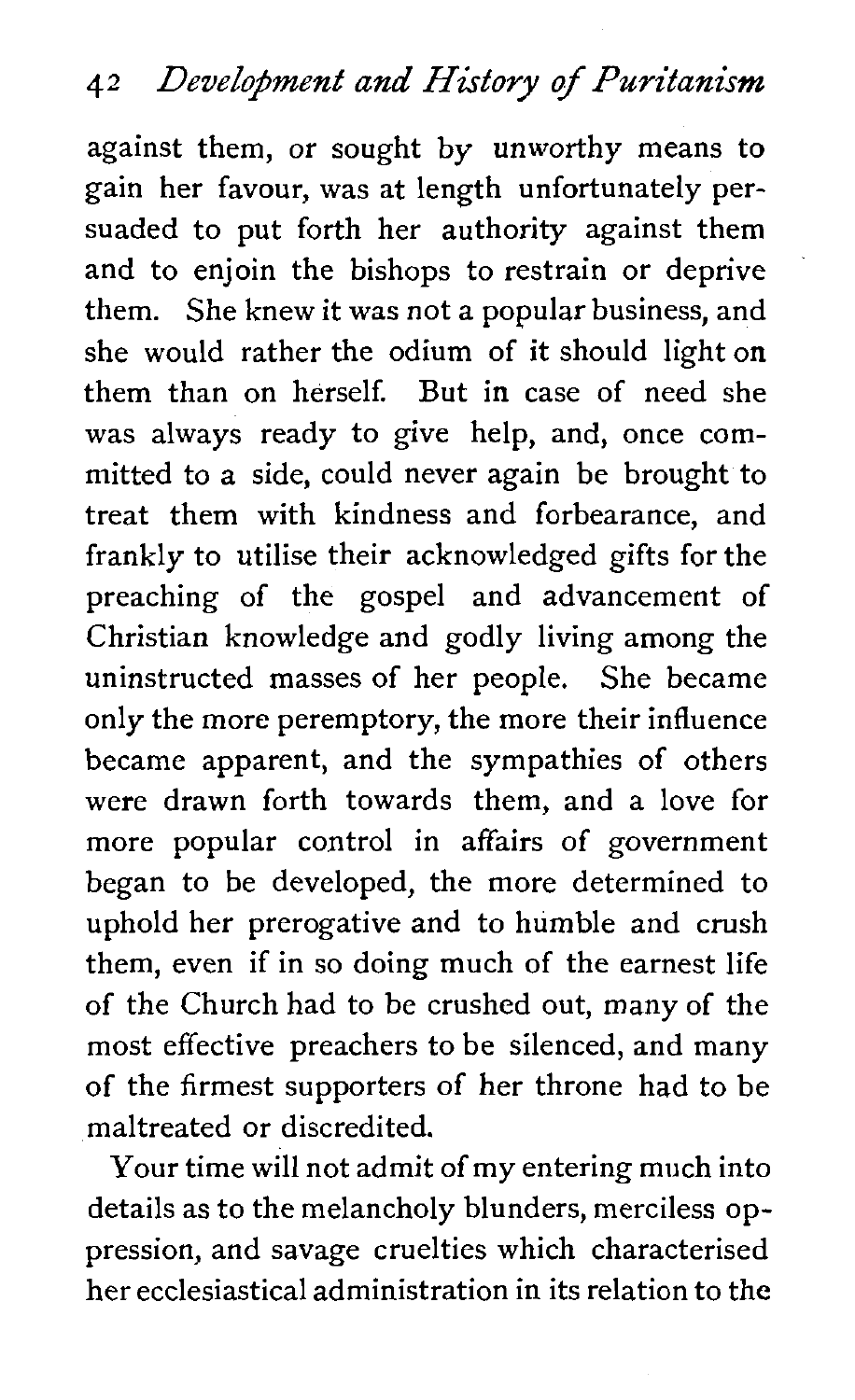#### *under* Queen *Elizabeth.*  43

Puritans. That has been done pretty fully by Dr. Hetherington in the introductory chapters of his History of the Westminster Assembly, and still more fully and impartially by Mr. Marsden in his History of the Early Puritans, and by some of our recent secular historians, as well as by Neale and other Puritan writers in earlier times. To certain prominent occurrences I must briefly refer, as the ultimate shape and direction of the Puritan struggle was largely determined by them.

The returned exiles who accepted bishoprics and other high dignities, were, as already mentioned, almost all in favour of concessions being made to the scruples of the Puritans, if not even anxious for the entire removal of the rites and ornaments to which they objected ; and perhaps one of the greatest services rendered by the Parker Society in our own day has been the transcription and publication of their correspondence with Bullinger and other Continental reformers, in which these facts are so clearly brought out. But they hesitated to insist on obtaining such concessions before accepting office, when firmness on their part might possibly have secured them, and they never were in a condition to insist on them afterwards. Nay, against their own better judgment and wishes, some of them were forced on to deal harshly with brethren whom they loved, and on whom they knew they must chiefly rely to give life and vigour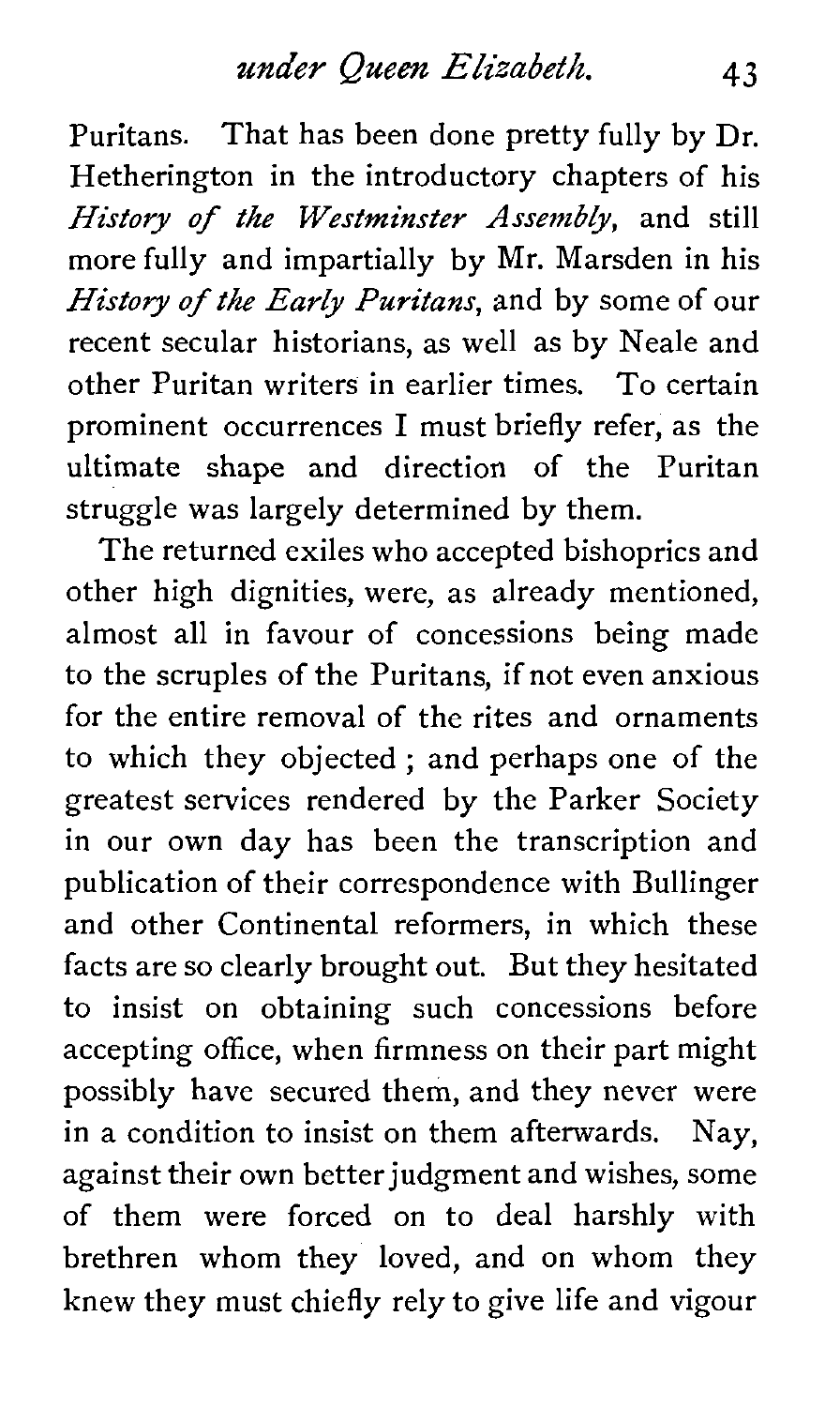to the new Church, and to defend and propagate among the ignorant and careless that reformed faith which they, not less than these brethren, held dear. 'Oxford had but three preachers in **1563,** and they were chief men among the Puritans. The case of Cambridge was very similar **;'l** and in fact throughout the kingdom generally it was the same. It was to them the queen and her counsellors must look for the earnest and resolute defence of their common faith, in the only way in which access could be got for it to the minds of the unreading masses. It was to them she must look for the vigorous defence of her own rights against Pope and Stuart and all opponents. It was not by homilies on the peril of idolatry or the sin of wilful rebellion, lifelessly drawled out by men who had changed from side to side and had no very deep convictions either way, that the crisis could be met, and the more intelligent of the people roused to the seriousness of the issue.

What Froude has said of Knox<sup>2</sup> may be said in a measure of his Puritan brethren in England : that they saved Elizabeth's throne and secured the triumph of Protestantism in Britain, in spite of herself, and all her caprice and cruelty towards them. The men who at first presented themselves for ordination in the restored Church were generally men of mean condition and miserably

**hlarsden, pp. ico, 101. Short** *Studies,* **1867, vol.** i. **p. 168.**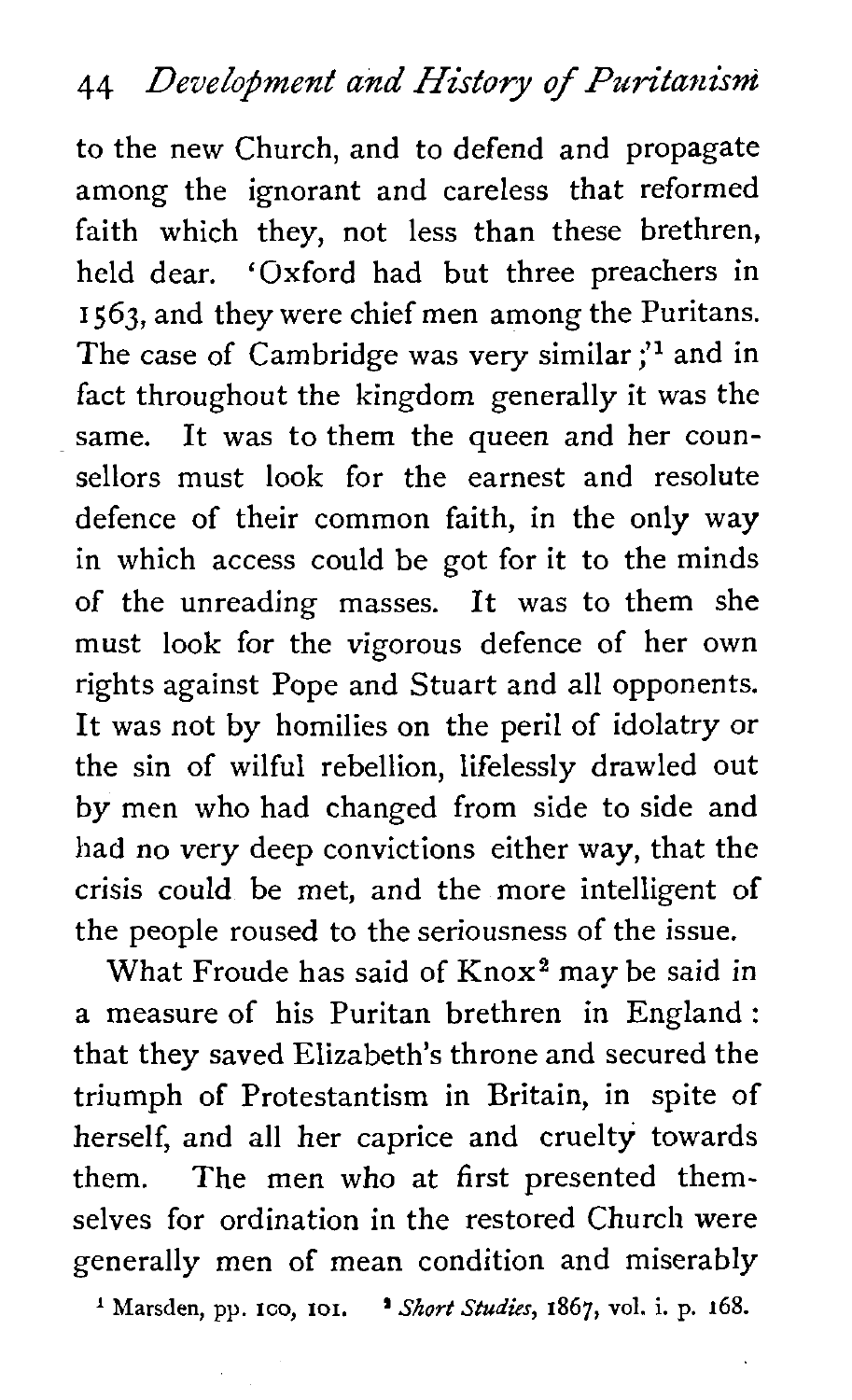qualified for the sacred offices to which they aspired, and so limited was the supply, even of such men, that many churches were left without ministers for a time, or consigned to the charge of men of doubtful ordination1 as well as deficient education. Ecclesiastical lands and revenues in several cases were appropriated by the queen, in several were made over to her courtiers; bishoprics were kept vacant-Ely and Oxford for about twenty years. Several of those in high ecclesiastical offices showed more concern to enrich themselves and their families, than to aid in supplementing confessedly inadequate livings or to guard against further alienation and abuse. The incumbents of Queen Mary's days, who to so large an extent had nominally submitted to the new régime, were too often either popishly affected or grossly ignorant-dead to the living meaning of the changes which had been made, or unable to preach, at times even to read, in an edifying and impressive manner-clinging, as has been said, to the old forms, which they could repeat by rote, rather than taking the trouble of making themselves familiar with the new-in some cases using the breviary or the missal in private, and the Anglican liturgy in public-oft but able to read

<sup>&</sup>lt;sup>1</sup> Lee often refers to this, and holds that many of the monks and friars who conformed and got benefices, if in orders at all, were only in minor orders—lectores, acolyti, etc. So probably were many of those admitted as Readers in Scotland.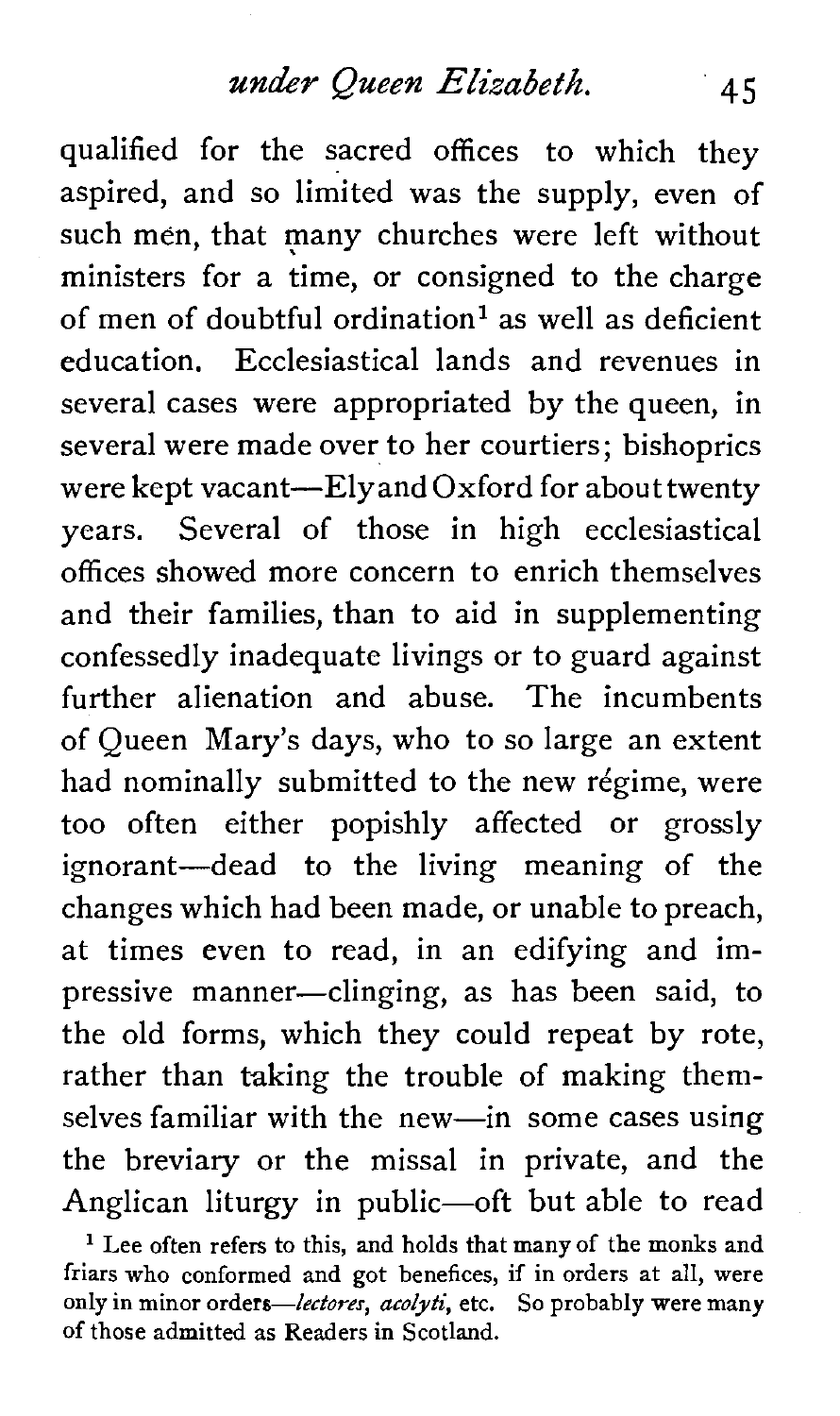the prescribed English prayers and homilies, and keep up a certain routine of service, and seldom able to speak any 'word of exhortation' fitted to touch the hearts of their people, or to exercise a permanent influence for good among them. The returned exiles had in most cases a respectable amount of learning, and Christian experience, and the ability and will to put both to use in popular preaching and more didactic argument in defence of the Reformed faith; and at first they had no great cause to complain that their claims were overlooked. Their metrical Psalter was allowed to be sung before and after prayers and sermons, and their translation of the Bible, without formal allowance, was largely circulated and often reprinted, and certain prayers and the Confession in their Book of Common Order were generally appended  $\cdot$ to the Psalter and possibly used in the pulpit though not in the reading-desk. Their earnest labours and solid learning, wisely and generously directed, and their scruples reasonably yielded to or winked at, would with God's blessing have sufficed in a single generation to change the face of England, and make the common people **not** less educated and zealously Protestant than the people of still ruder Scotland became. But those in power determined to put uniformity and submission to rigid law or to arbitrary will in the forefront, and to exalt prerogative above all limitations of regulated freedom, and the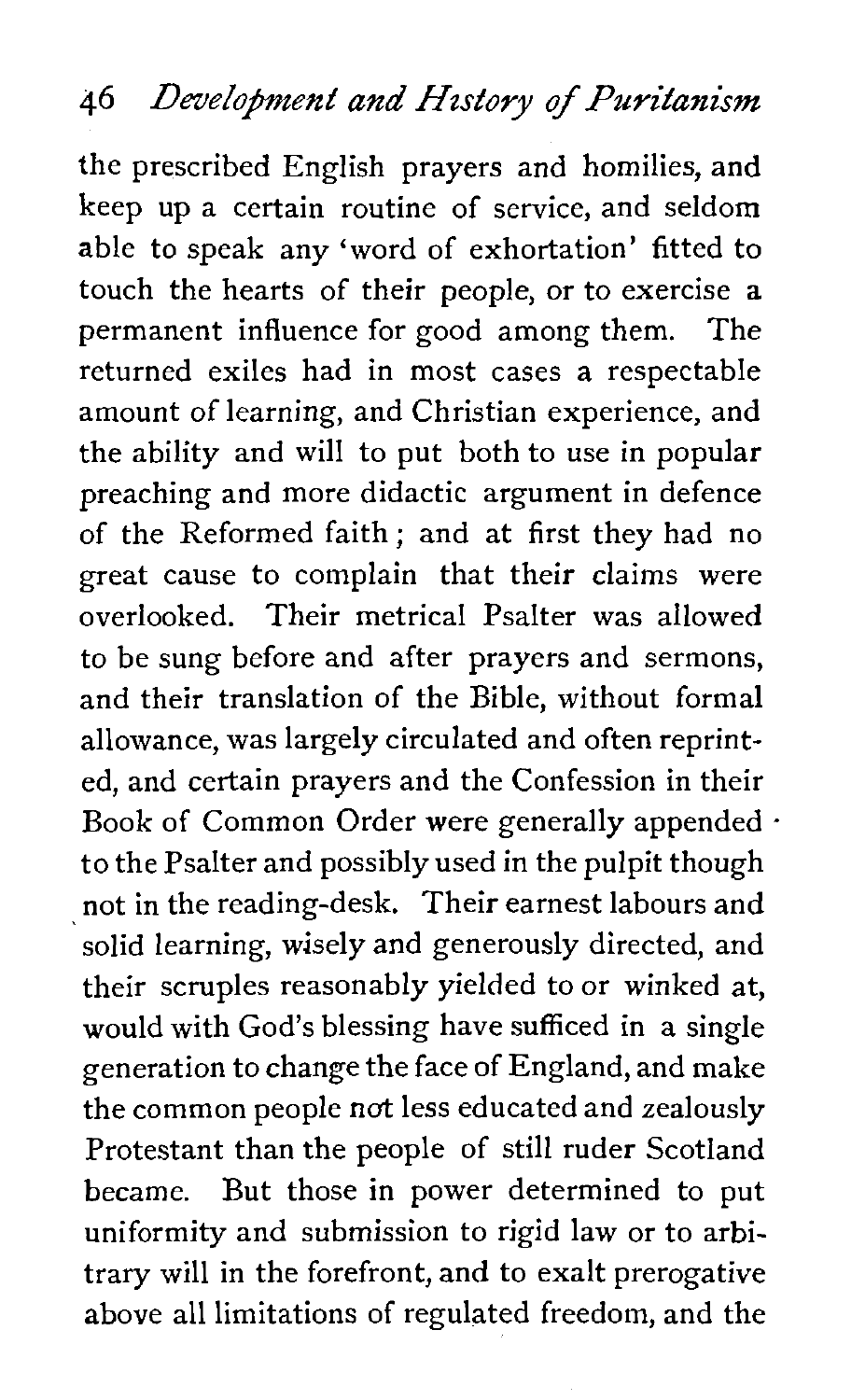benefits of a mechanical routine above the blessing of a living active ministry and a moral, intelligent, grave, and deeply earnest people.

It was in the year **1564-5** that the first lamentable attempt was made to enforce a rigid uniformity, and by prerogative royal exact subscription to it from the scrupling Puritans, till then generously treated or grumblingly tolerated. The peremptory mandate requiring them to give this subscription issued from the sovereign herself; but it was carried out, if with reluctance yet with submission, by several of the prelates,and especially by Parker, Archbishop of Canterbury,<sup>1</sup> and Grindal, Bishop of London, in whose diocese many of the leading Puritans were settled, and by consistent Christian living, as well as by efficient pastoral

**1** Historians are not agreed how far she, and how far Parker was, in the first instance, to blame for the earlier proceedings against them. I have no doubt the real explanation is that given above, that the queen wished and urged him 'to proceed, just as she encouraged Aylmer's action against Cartwright, but that (as in that case) she wished him to take the **onus** on himself. No doubt the bishops, as well as she, thought that firmness and a little severity was all that was needed to crush the party, and instead of retracing their steps when they found they were mistaken, they exaggerated the dangers of a policy of concession, and clamoured for one of repression. Thus, ere many years had passed, we find Sandys writing to the Privy Council in the following excited terms : 'The city will never be quiet till these authors of sedition, who are now esteemed as gods . . . be far removed from the city. The people resort to them as in popery they were wont to run on pilgrimages. ... A sharp letter from her Majesty would cut the courage of these men. Good my Lords, for the love you bear to the Church of Christ, resist the tumultuous enterprises of these newfangled men.'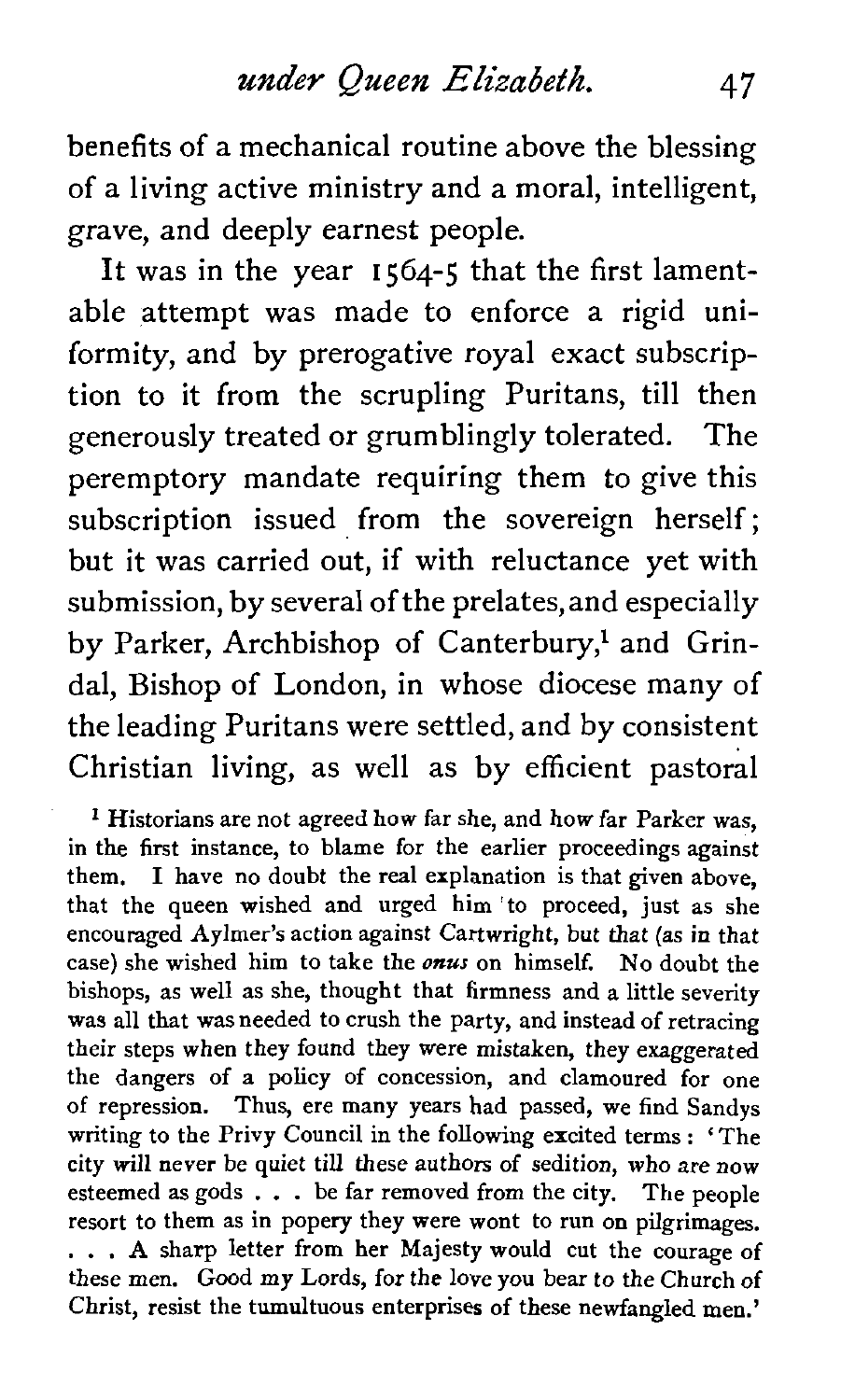work, were commending themselves and their cause to the popular sympathy. Sampson, Humphreys, Lever, and many others-above thirty in all—several of the best, as the Archbishop himself acknowledged, appeared and consented to be suspended or deposed rather than subscribe to observe the proposed uniformity. Not a few sought to delay the evil day by not appearing. The noble-hearted Foxe, to whom Protestant England owes so much, is reported to have pulled out his Greek Testament and said, ' To this only will I subscribe. I have but a humble prebend in the Church, and if you take it from me, much good may it do you.' He seems to have been borne with ; but even good Father Coverdale who, as Grindal before, when pleading for his promotion, had said, 'ante nos omnes in Christo fuit,' could not be spared, though the plague had just spared him. After little more than a year's enjoyment of his humble benefice of St. Magnus Rectory, he had to retire once more into obscurity and privation. He was reverenced and followed in London, and, by his influence, was putting the city out of sympathy with the Court, and must, to use the unfeeling words of her Majesty about another, be fitted for heaven, 'but walk thither without staff or mantle.' He was left in his extreme old age 'without stay of living, " pauper et peregrinus,'" in the land which gave him birth, and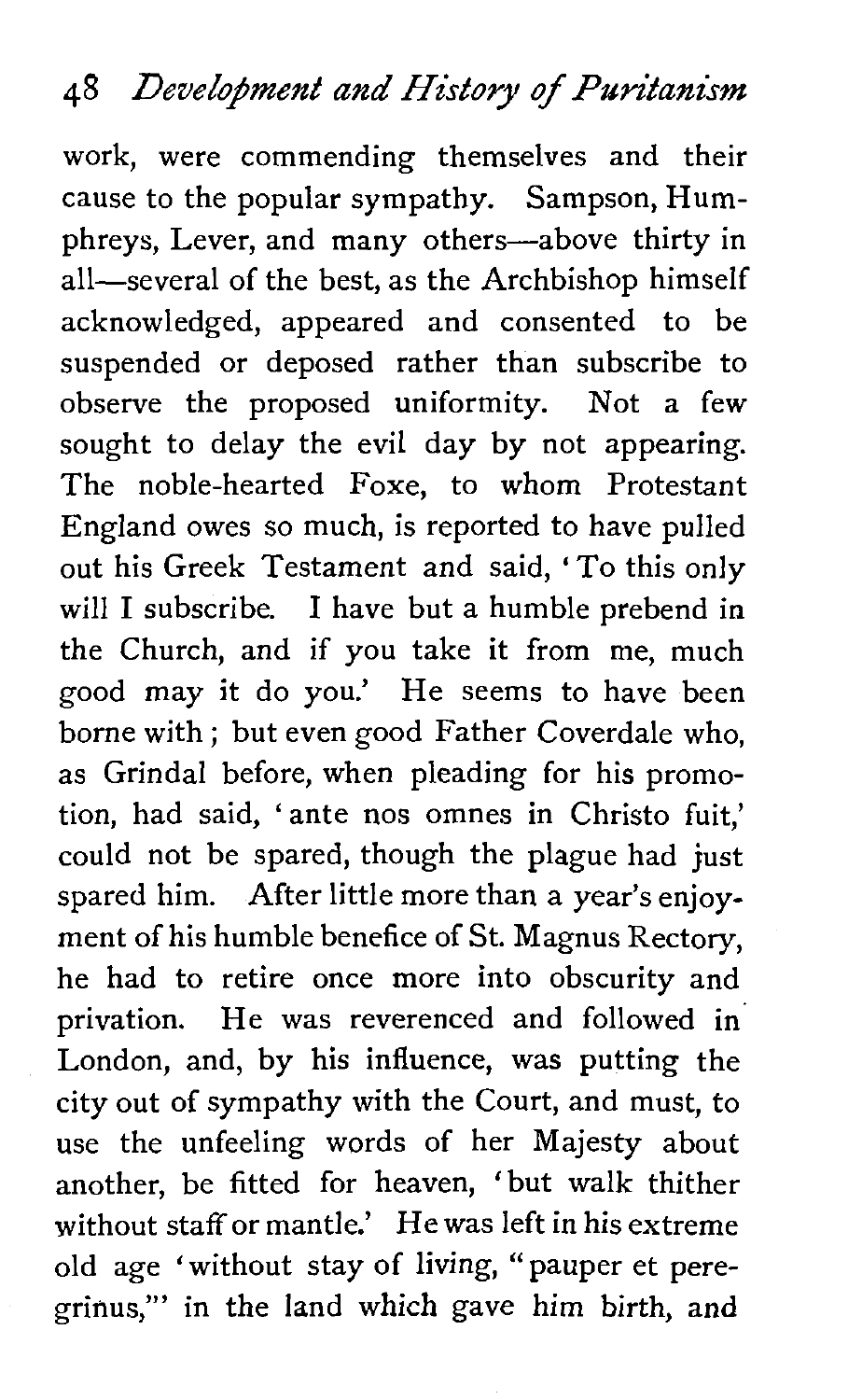# *under Queen Elizabeth. 49*

which he had laboured so hard to enrich with the true riches of God's Word in his native tongue.

Such measures once taken, further trouble arose, first about private meetings for worship in London, at which Knox's Book of Common Order was used instead of the Liturgy, and then in connection with the more public meetings known as ' the prophesyings.' These were gatherings of ministers and pious laymen for the study and exposition of the Scriptures, and in the great dearth there then was of qualified preachers they were of much service to many, both in stimulating them to the study of the Word of God, and in training them to expound it with readiness and accuracy. They had been held with profit in the Dutch and French churches in London when under the charge of **A** Lasco, and had probably been resumed by them on their return from the Continent. At the accession of Elizabeth they were a standing institution at Zürich as well as at Geneva, and were introduced with much benefit into Scotland by Knox, soon after 1560. By the commencement of the following decade they appear to have found their way into various parts of England. Several bishops who were earnest for the more thorough reformation of their dioceses,<sup>1</sup>

<sup>&</sup>lt;sup>1</sup> The sad complaints of several of these bishops as to the state of their dioceses, from the ignorance of the people, and their dislike of the new régime, are given from State Papers and other contemporary sources, by Lee, vol. **i.** ch. iv.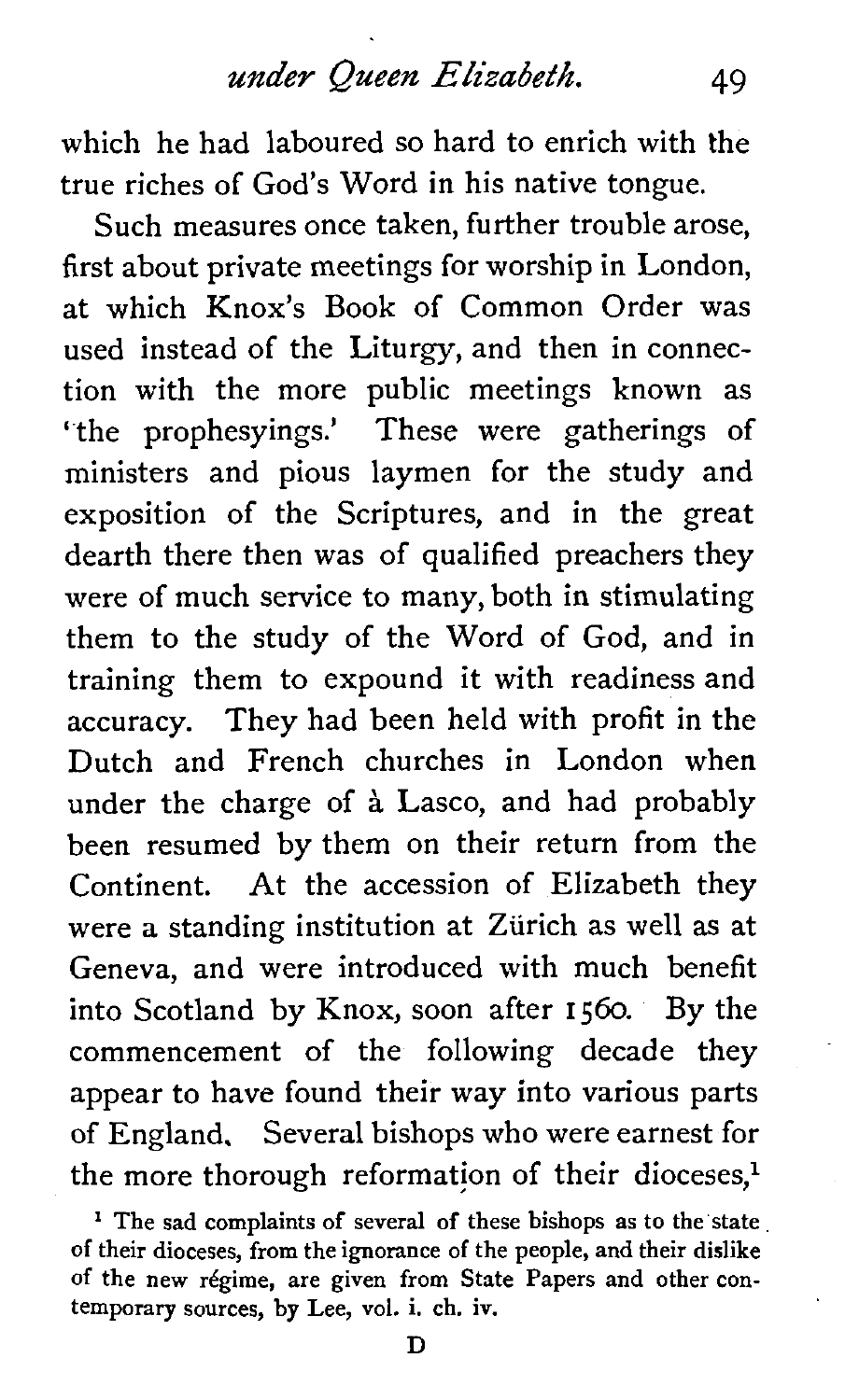finding them useful in quickening zeal for the reformed faith, and increasing the number of qualified preachers, gave them their countenance, and endeavoured, by prudent regulations, to avert or restrain any excesses to which, in incautious hands, they might be liable. They were especially dear to Grindal, who had by **1576** succeeded Parker in the primacy. He was a thorough Protestant himself and anxious for the continuance of a thoroughly Protestant ministry, and willing to employ any means which had been found useful in training men for it elsewhere. But the queen, either taking umbrage at the meetings having been set up without her sanction, or dreading the effect they might have in promoting discussion, encouraging greater liberty in the expression of opinion, and fostering a desire for a more popular organisation either in the church or state, determined rigorously to suppress them. She spoke slightingly of the need of preachers, affirming that two or three were enough for a whole county, and that the common people were far better not to have their stolid quiet disturbed by such over-zealous instructors. She peremptorily commanded him to issue formal orders for the suppression of the obnoxious meetings. The archbishop nobly remonstrated against the suppression of an institution which, he was satisfied, had done much good, and might easily be purged of any abuses which,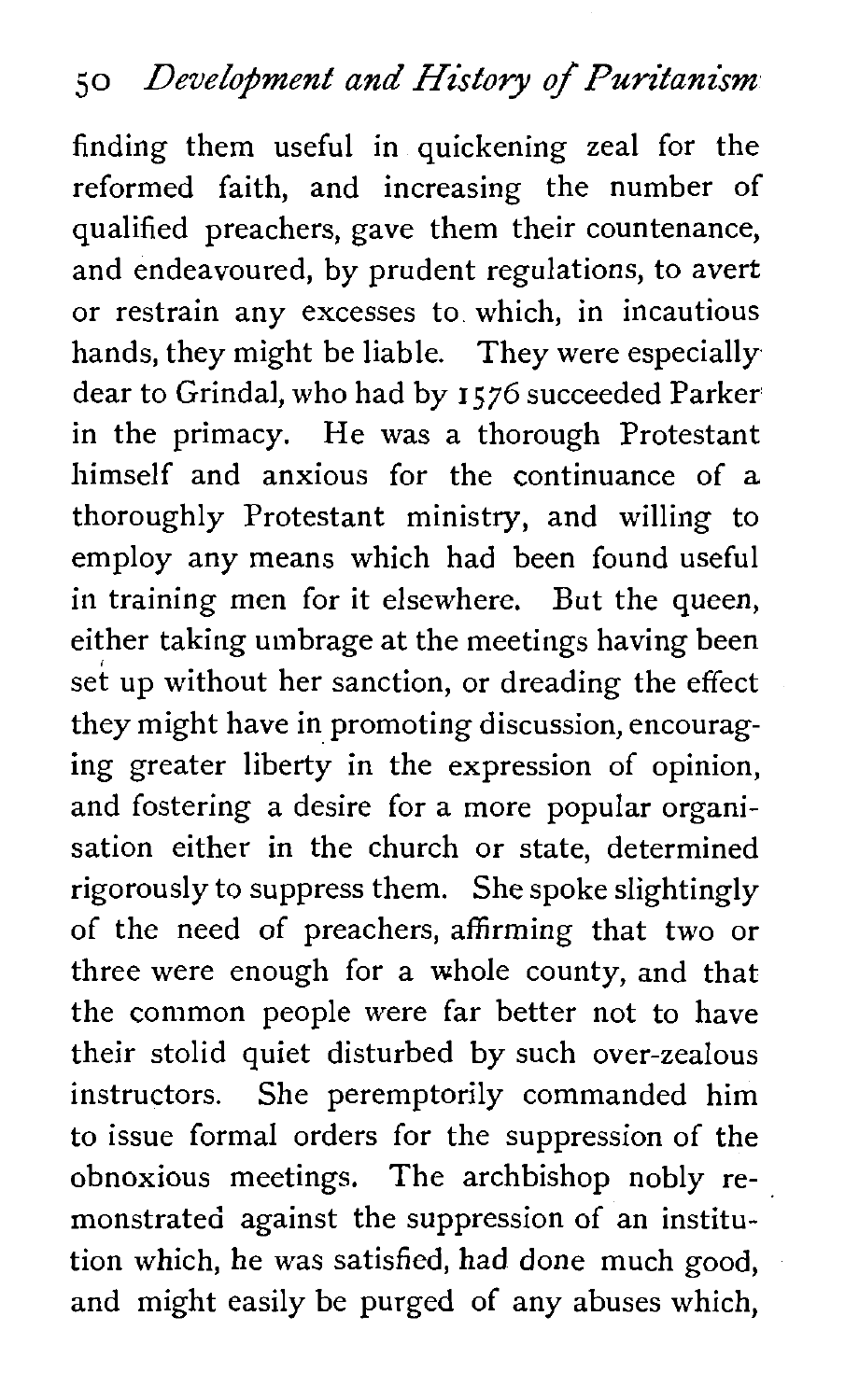through the infirmity of men, may have arisen to mar the good it did. But he remonstrated in vain. The queen not only disregarded his courageous and earnest pleading, but carried her displeasure so far as to suspend him from his high office, and confine him as a prisoner to his own house. It **is** said that, but for the unpopularity of the measure, she would have proceeded to deprive him altogether. He never fully regained the favour of his sovereign, with whom he had as boldly and faithfully remonstrated, as became the high office he held. But it is said that, when he was broken down by grief and the infirmities of old age, and bereft of sight, she relented somewhat and sent him a kindly message, and that he made such acknowledgment as a Christian bishop could honourably make. His virtues and misfortunes made him beloved and revered by his contemporaries, caused his name to be embalmed in the verse of the immortal Spenser, and have secured for him a word of warm commendation from the High Church biographer of the Archbishops of Canterbury, who is never more sparing of his praise than to prelates of the Evangelical school, to which Grindal belonged.

Soon after the commencement of the prophesyings, the more thorough-going Puritans who had been led on to substantially presbyterian opinions, but discouraged by friends abroad and debarred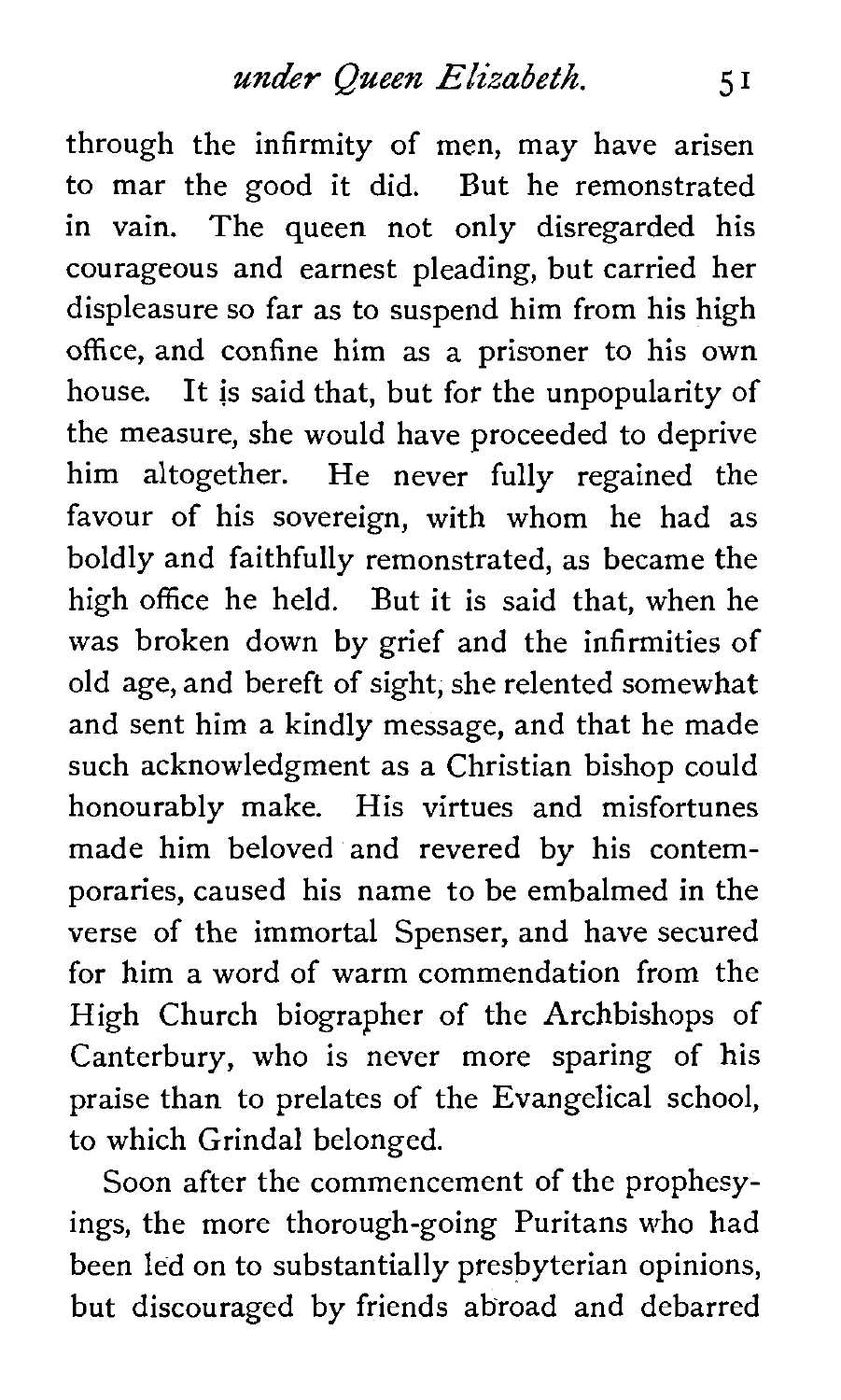by the authorities at home from overtly seceding from the national church, began to hold secretly private meetings for mutual conference and prayer, and possibly also for the exercise of discipline over those who voluntarily joined their associations and submitted to their guidance. It is even said that a presbytery was formed at Wandsworth in Surrey, wherein eleven lay-elders were associated with the lecturer of that congregation and certain leading Puritan clergymen. But if this was really a formal presbytery, it' is probable that it was what was then called the lesser presbytery,or session, not the greater presbytery **or** classis to which the name is now usually restricted. It is more certain that when Cartwright, the redoubted leader of this school of Puritans, was arrested in 1585 and his study searched, a copy was found of a Directory for church-government, which made provision for synods, provincial and national, **as**  well as for presbyteries, greater and lesser. This, according to some authorities, had been subscribed by about 500 Puritans of this school, and, for some years, as I said, had, to a certain extent, been carried out, and a church within the church' virtually formed. The book was republished in 1644, and so was known and consulted by the Westminster divines ; and it has been reprinted

**l** *Ecclesiola in ecclesia.* **Their** synods **are** said to **have met** in London, Oxford, Cambridge, Warwick, Northampton, etc.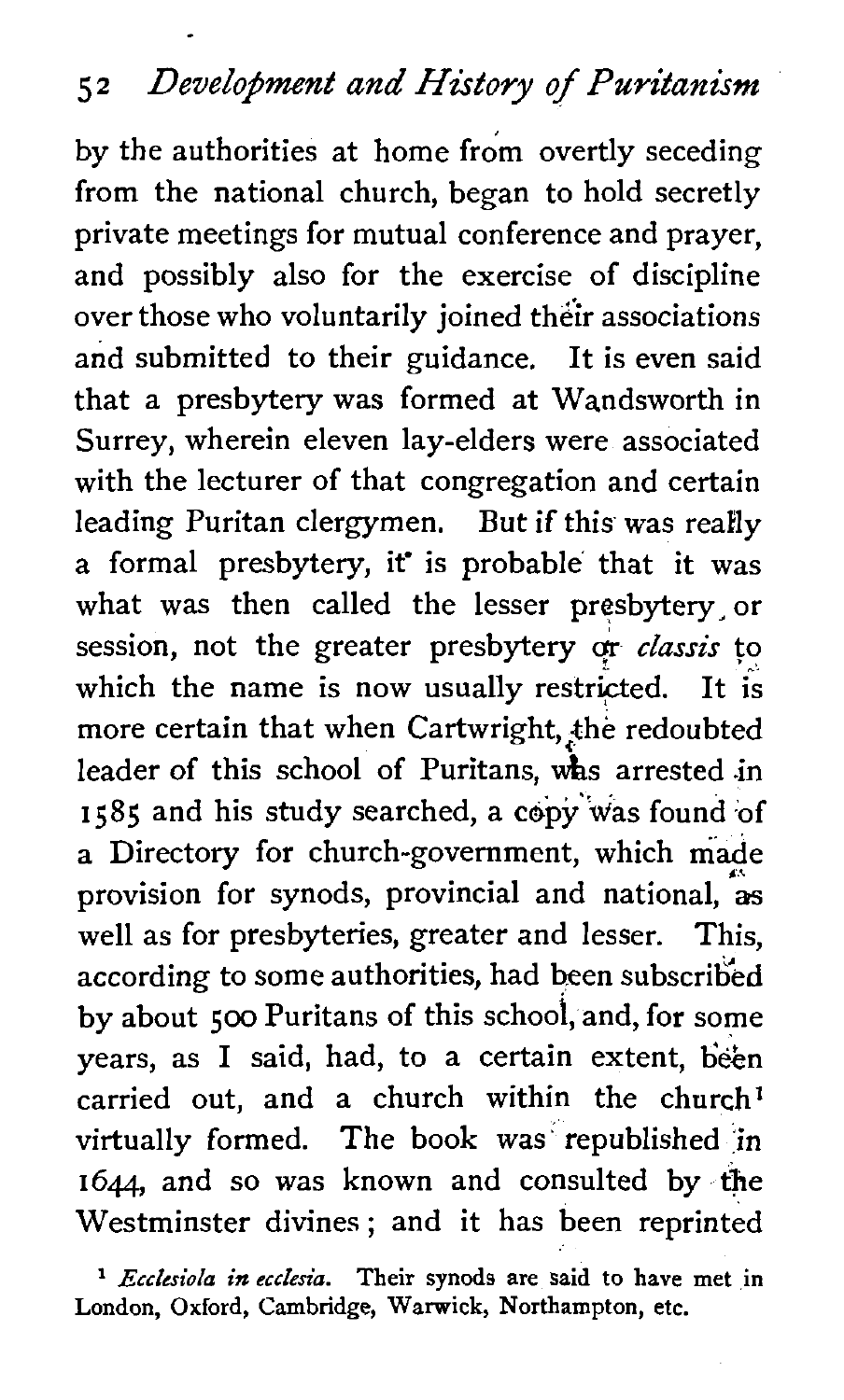in our own day by Principal Lorimer. It bears considerable resemblance to the famous Ordinances of Calvin and the Second Book of Discipline of the Scottish church, but it is more explicit in its directions as to preaching, and the forms of worship.

I must pass over with bare mention the harsh usage meted out to the great Puritan leader<sup>1</sup> by Whitgift in his early days, and by Aylmer in his later, the ungenerous treatment of Travers, and the pitiless oppression of many ' godly ministers,' when, on Whitgift's accession to the primacy, the Court of High Commission was reconstituted, and more extensive powers were intrusted to it, and a series of interrogatories was devised for extorting a confession from the accused, which even Cecil pronounced to be worthy of the Inquisition itself. I must pass over the harsh imprisonment of Brown

**l** Thomas Cartwright, B.D., first Margaret Professor of Divinity, and one of the preachers in the University Church at Cambridge, where his influence and example probably led to that outbreak of Puritanism on the part of the young men, which some suppose first roused the queen against its advocates. He was harshly expelled the University, and had twice to seek shelter abroad from the cruel usage he experienced at home. was allowed, though not without occasional restraint and even imprisonment, to hold the chaplaincy of the hospital at Warwick. He was an able disputant, an eloquent preacher, 'a pure Latinist, an accurate Grecian, an exact Hebrean,' a scholar so learned that Beza said he did not think the sun shone on one more so, according to Marsden 'the Hooker of nonconformity, his equal in acuteness thoughlnot in penetration ; in eloquence, though not in learning, his superior; his inferior perhaps only in profound dexterity and skill in argument mingled with an awful reverence for truth.' See also Appendix, Note B.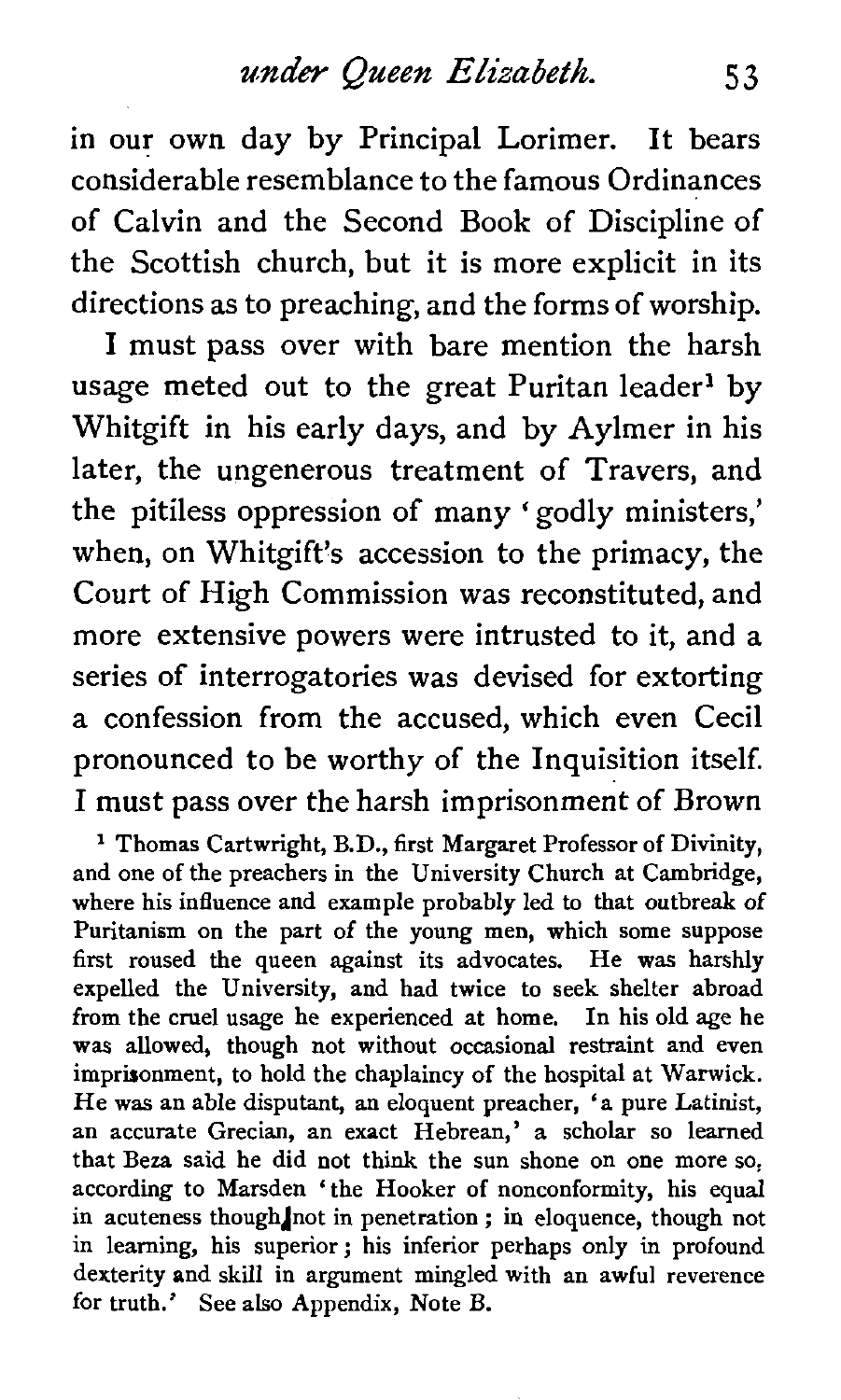and other extreme Puritans of the Independent school—the tyrannical proceedings of the Court of Star-Chamber against the supposed authors of the satirical Marprelate Tracts, and the cruel sentences on Penry and Udal. Neither can I dwell on the illegal restraint of the freedom of discussion on ecclesiastical affairs in the House of Commons, in various Parliaments, from 1571 downwards, and the noble stand made in behalf of forbearance and healing measures by Wentworth, Strickland, and other patriots in that House-the worthy precursors of Pym and Hampden in the following century. Nor finally shall I advert to the doctrinal disputes which began to be raised before the close of this reign till I come, in a subsequent lecture, to treat of the history and development of doctrine more expressly.

It was indeed a policy of stamping out which was now initiated by the queen, with the aid of despotic Courts of Star-Chamber and High Commission ; and with singular disregard of the feelings and convictions of many true-hearted patriots and accomplished Christian scholars, it was attempted to be remorselessly carried out. But the attempt failed as disastrously as it has generally done where authority and prerogative have set themselves against deep and earnest convictions. Many who had not the courage at first openly to avow it, secretly sympathised with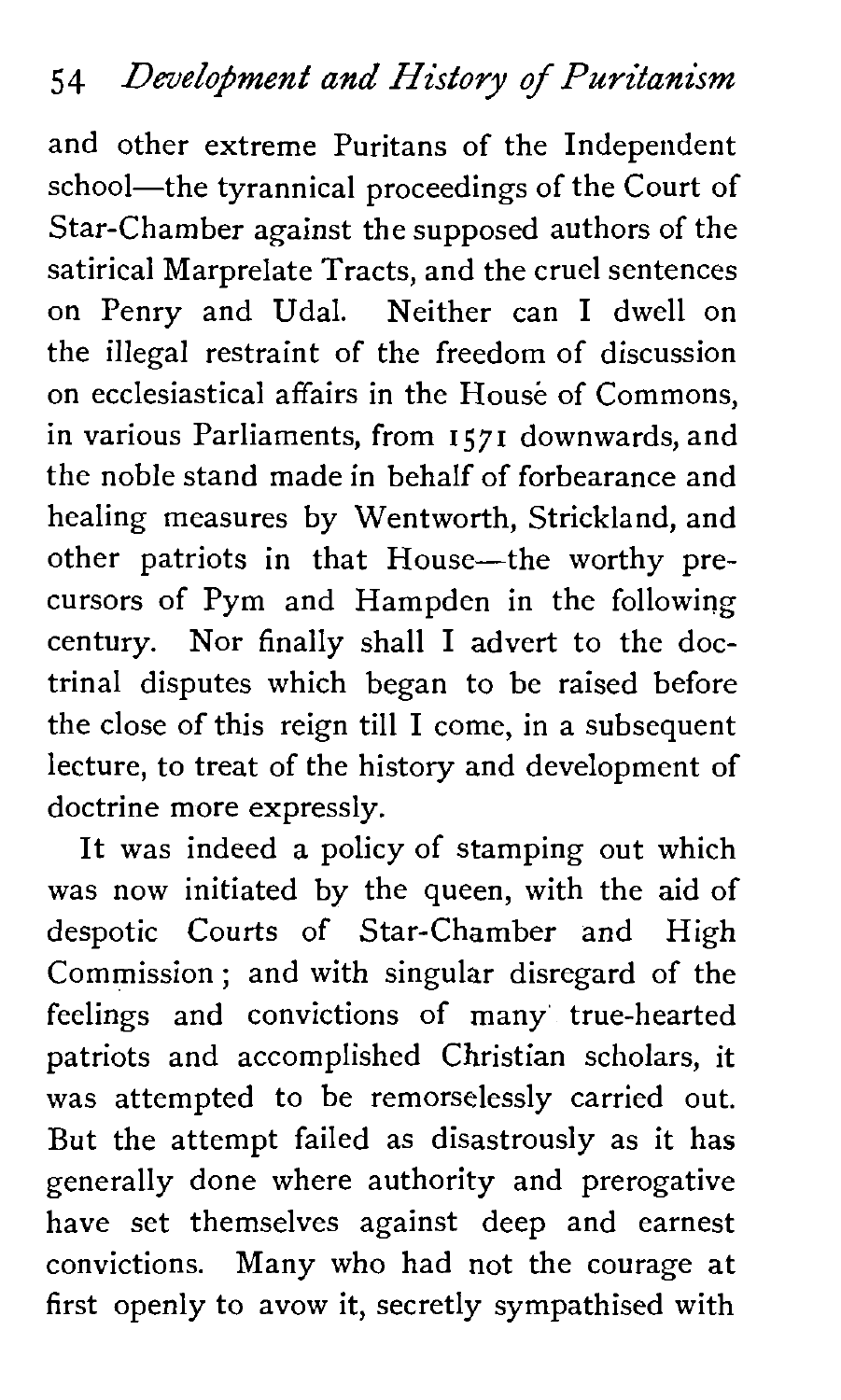the patriots and the Puritans, and, in time, were emboldened to confess it. By their noble bearing under oppression and tyranny, 'men were led to examine the foundations of the power by which they were so cruelly oppressed. The influence of education and early attachment was thus counteracted, until at length a determination was avowed to overturn a system whose reformation only had previously been sought.' They were forced to seek outside the church what they were refused within, and, in the end, to let loose over the land as a devastating flood those waters which, had proper channels been opened for them, would have flowed on in them to revivify and transform the old church, and make its parched wastes 'rejoice and blossom as the rose.' ' Little as they thought what the consequences of their acts would be, Elizabeth and Whitgift, James and Bancroft,' as Rawson Gardiner says, ' by making a schism inevitable, were the true fathers of Protestant dissent.'

Occasionally guided by considerations of state policy and desire to avoid unpopularity, or yielding to the remonstrances of her patriotic councillors in favour of particular individuals belonging to the party who had been imprisoned or deprived, Elizabeth may have forborne to press hard on them. But ever and anon new occasion was found for restraining and gagging the more obnoxious, whether they sought shelter within or toleration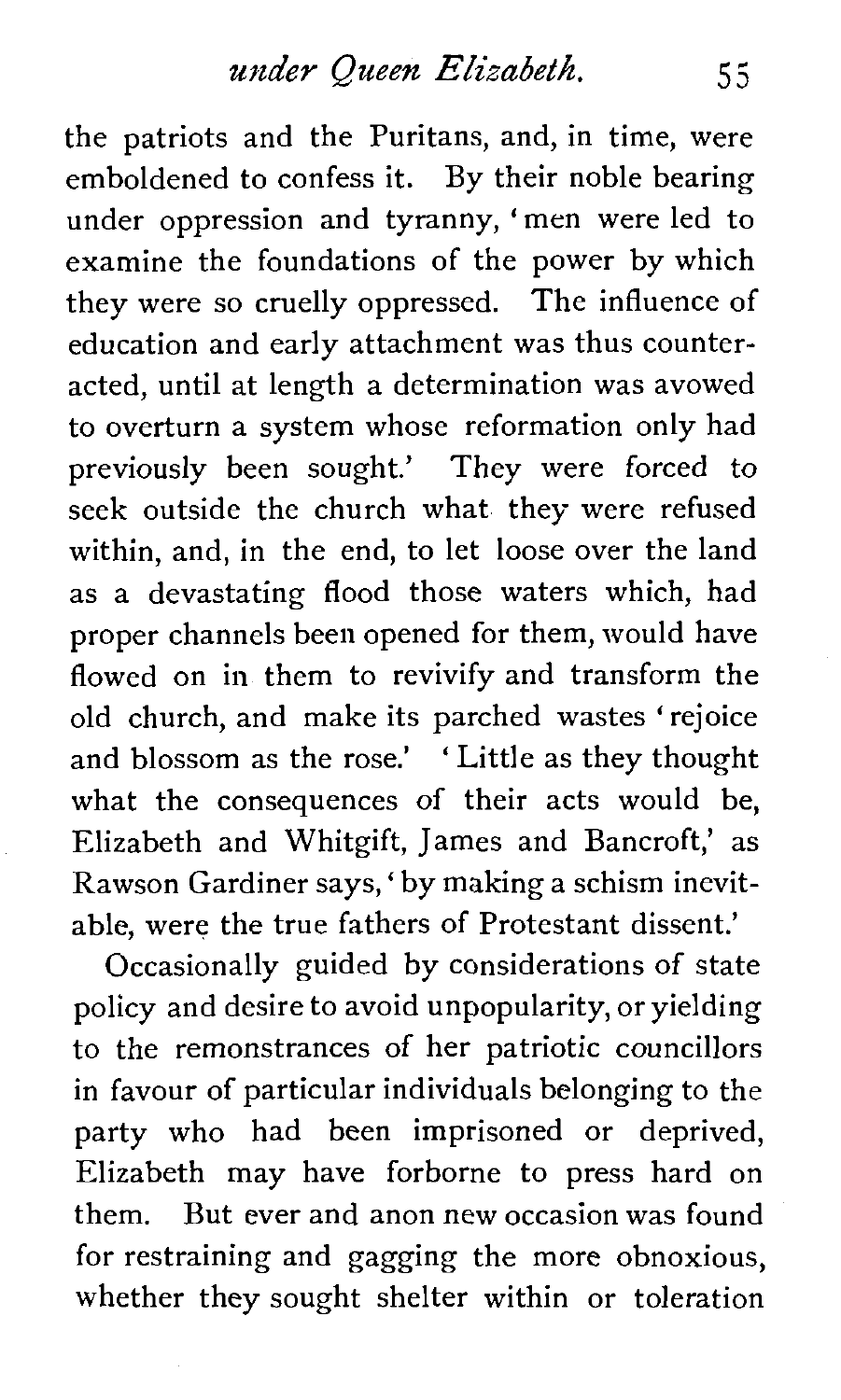without the church, whether they sought minor changes or more important reforms in its constitution, whether they advocated these in their sermons, or through the press, or through the instrumentality of friends in Parliament. Even the archbishop, less averse to the repulsive task than some of his brethren, failed at times to satisfy his sovereign gradually becoming more jealous of her prerogative, more harsh and despotic just in those matters of conscience and religion in which she should have been less so, more giddy and frivolous as she advanced to years when the follies of youth should have been laid aside, and the realities of the faith she professed to defend should have bulked larger in her view.<sup>1</sup> She might on great occasions still come forward as the champion of Protestantism, and act with true dignity and spirit as she had done in **1572** when receiving in mourning and with expressions of deepest sorrow the ambassador of the French

<sup>1</sup> 'Towards the conclusion of her reign, the example of the court of Elizabeth was decidedly irreligious, and the contagion spread rapidly among the common people. **A** preposterous extravagance in dress . . . the prevalence of oaths (freely indulged in by the queen herself) and, to crown the whole, the studied desecration of the Sabbath, mark too plainly the hollowness of that religious profession which even men of fashion were still constrained to make. . . . Social meetings for prayer and praise and for conference among the clergy are almost inseparable from *a* vigorous piety and an effective ministry, and these had been discouraged. They were chiefly to be met with in the chambers of the Puritans.'-Marsden's *Early* **Puritans,** p. **239.**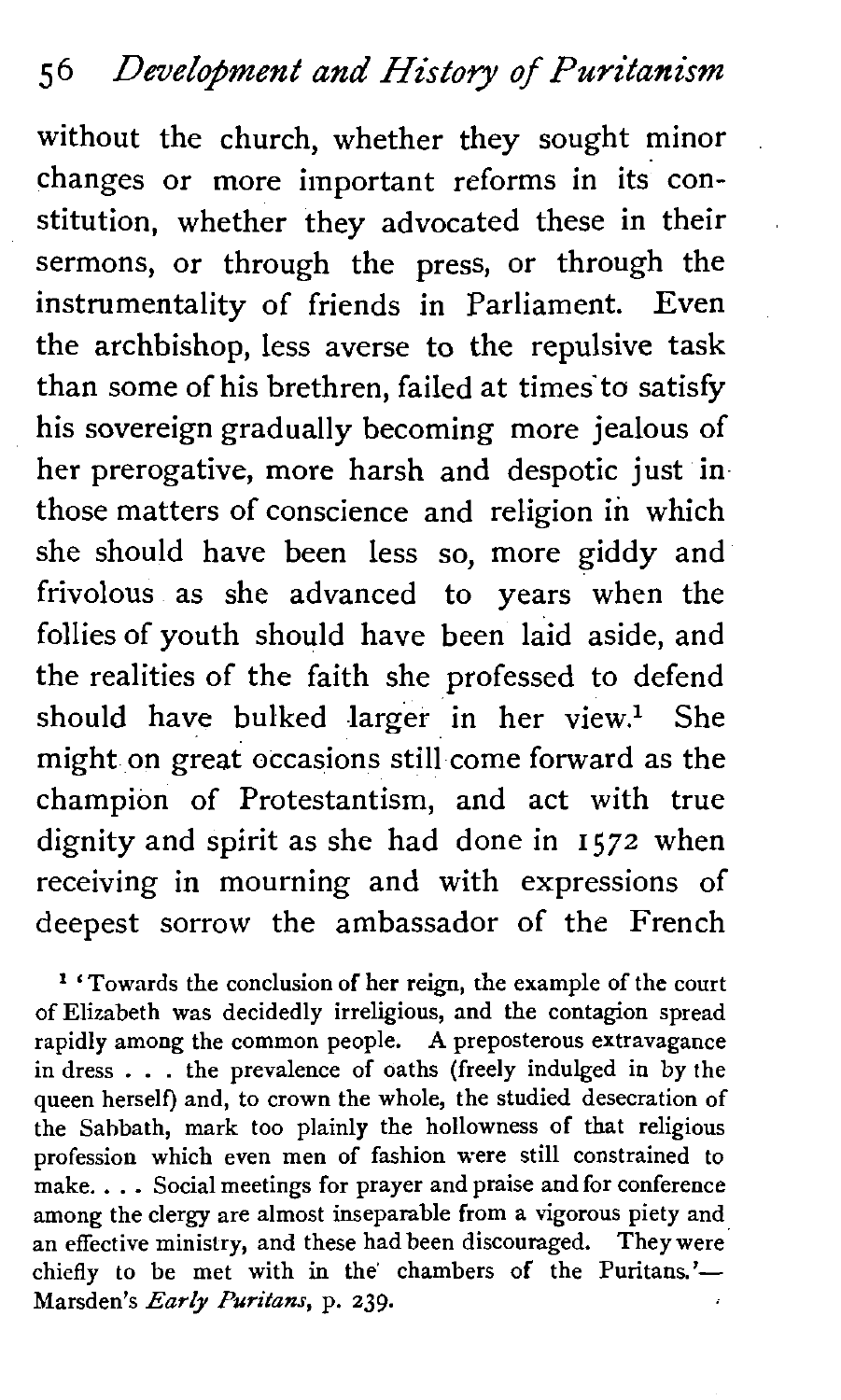king after the massacre of St. Bartholomew ; and again in **I** 588, when, in prospect of the arrival of the Spanish Armada, she laid aside her usual *hauteur,* courageously cast herself on the sympathies and loyalty of her people, and placed herself at their head. But that wealth of religious life and activity which the new faith so exuberantly called forth, and all the effects intellectual and industrial which it drew in its train, she failed to utilise or even to recognise as the true strength of her throne, and her best security against Popish reaction. That growing love of freedom and impatience of minute restraint which religious and intellectual activity necessarily fostered, she failed to satisfy or appreciate, or even generously bear with. She fell behind instead of continuing to keep in advance of her advancing people, and endeavouring to anticipate their just aspirations, and by kindly treatment retain their devoted affection. That alone could have made the continuance of personal government still possible, and like several of her successors in similar crises of our history, Elizabeth failed to realise it, and at the proper time to act on it. She, who with due forethought and self-restraint might have permanently attached all hearts to her, and guided their progress, from imperiousness and arbitrary temper missed the possibility, threw away the splendid opportunities, and when at last she awoke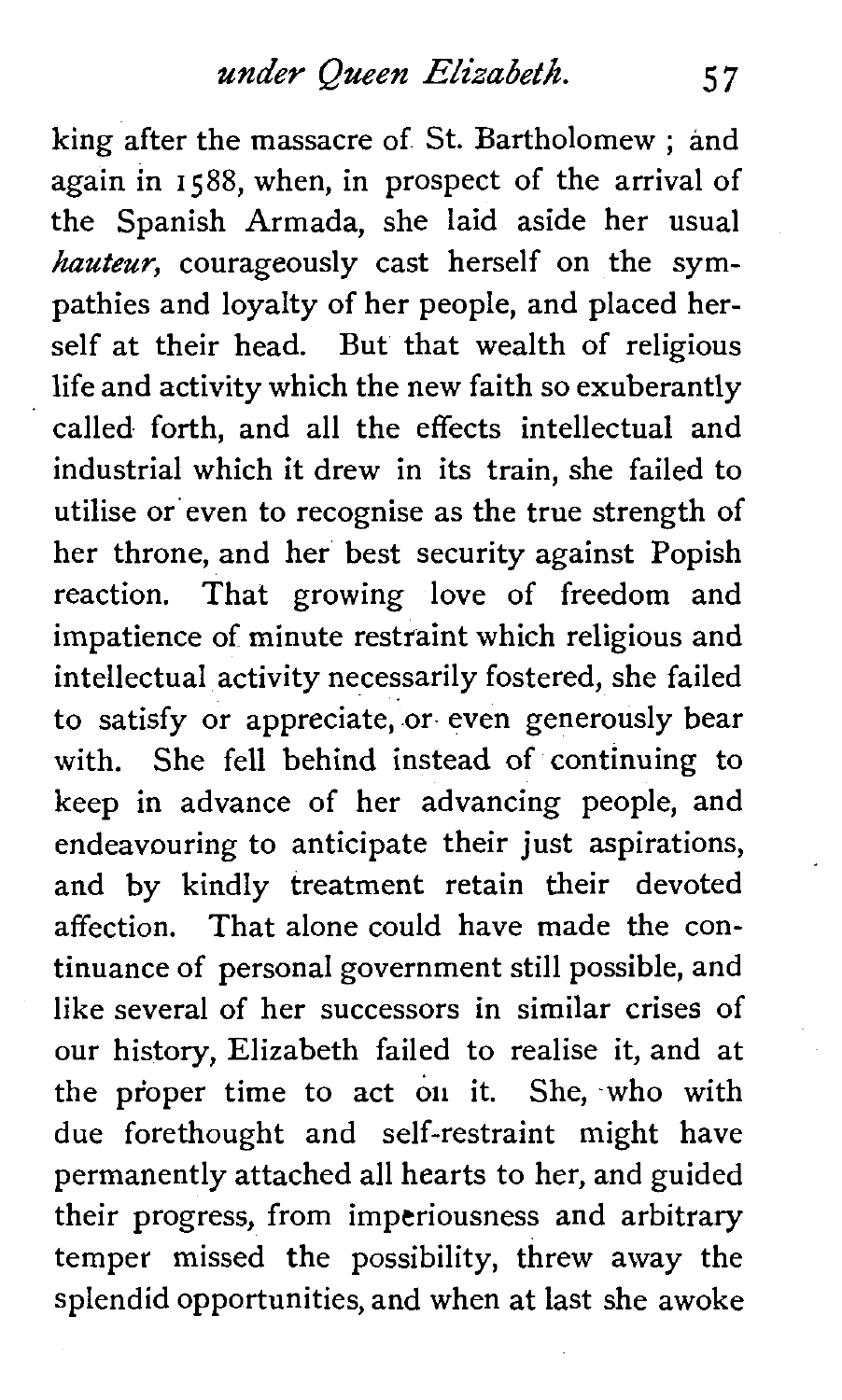in some measure to the consciousness of what she had missed or thrown away, became peevish and irritable, and sank into deep and hopeless melancholy. 'That bright occidental star' paled, and set in a gloomy and angry sky.

The queen's popularity, I have said, had greatly waned during her later years. Even impartial secular historians, like Hallam, ascribe this not so much to weightier taxation, or to blunders and arbitrary proceedings in her civil government, as to her inflexible tenaciousness in every point of ecclesiastical discipline.' The ablest historian of the Puritans tells us that at one period of her reign, when Whitgift was allowed to have his way uncontrolled, nearly one-third of the beneficed clergy of England had incurred suspension, and that this to most of them involved destitution and penury, and to most of their flocks a total deprivation of the means of grace. Men could not fail to ask : ' Would it not be wiser to provide for the effervescence of a well-meaning zeal, however troublesome, within the bosom of the church, than to cast off those fiery energies which might and probably would be arrayed against her?' The numerous party among the laity who sympathised with them had begun to ask this, and others than they were beginning to do so. How anxious thoughtful men, altogether unconnected with the party, had by that time become that all this should be changed, and a more conciliatory